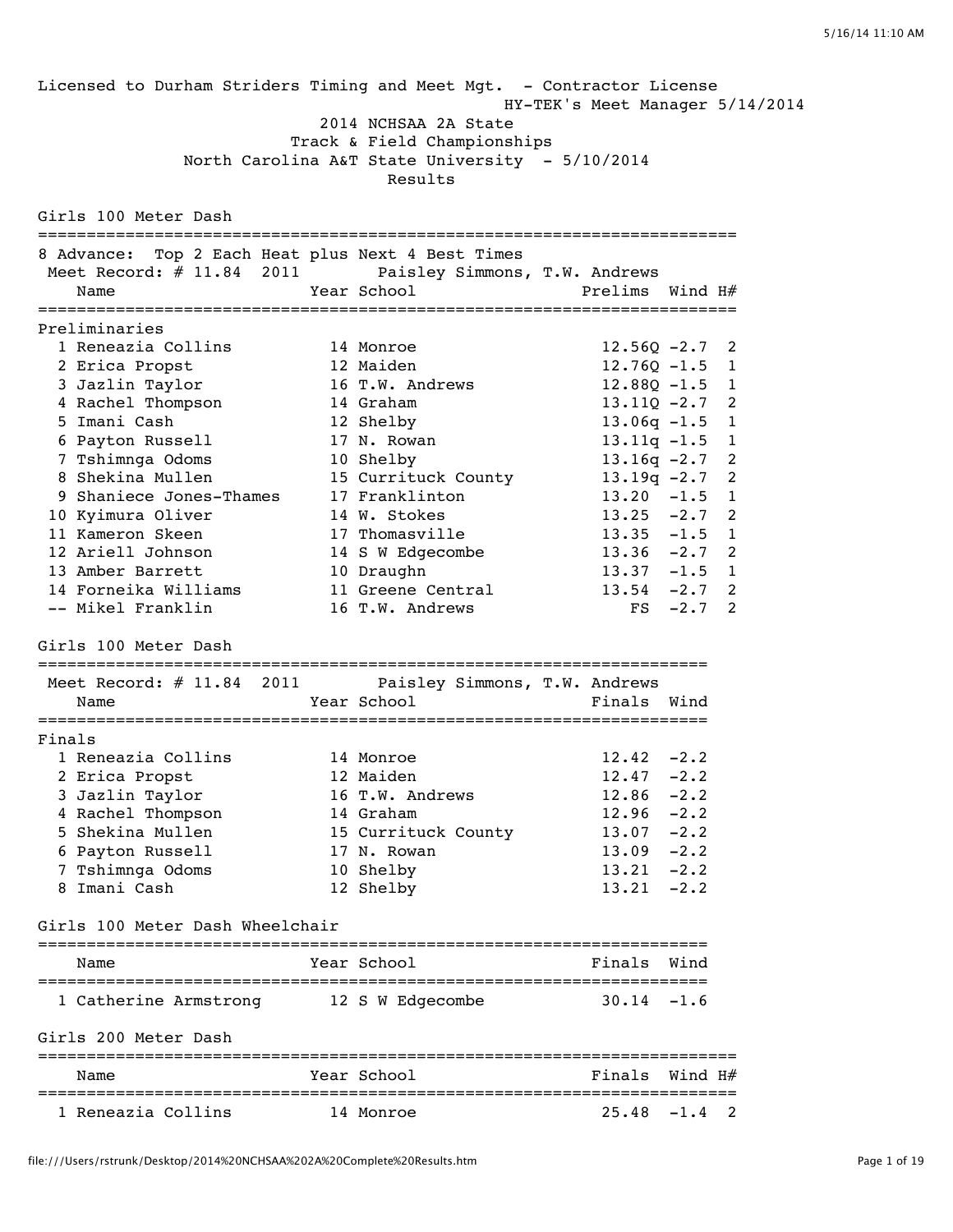| 2 Tangela Williams      | 15 N. Johnston      | 25.97 | $-2.8$   |                |
|-------------------------|---------------------|-------|----------|----------------|
| 3 Starbesha Satterwhite | 15 Warren County    | 26.08 | $-1.4$ 2 |                |
| 4 Payton Russell        | 17 N. Rowan         | 26.10 | $-1.4$   | $\overline{2}$ |
| 5 Courtney Miles        | 15 Beddingfield     | 26.16 | $-1.4$ 2 |                |
| 6 Peighton Simmons      | 17 T.W. Andrews     | 26.35 | $-1.4$   | $\overline{2}$ |
| 7 Erica Propst          | 12 Maiden           | 26.63 | $-2.8$   | $\blacksquare$ |
| 8 Lydia Rivers          | 15 Kinston          | 26.68 | $-1.4$   | $\overline{2}$ |
| 9 Simi Gbadegesin       | 17 Durham S of Arts | 26.90 | $-1.4$   | $\overline{2}$ |
| 10 Jackie Denny         | 15 N. Wilkes        | 26.92 | $-2.8$   | $\blacksquare$ |
| 11 Tshimnga Odoms       | 10 Shelby           | 27.17 | $-2.8$   | $\blacksquare$ |
| 12 Tshya Dalton         | N. Pitt             | 27.50 | $-2.8$   | $\overline{1}$ |
| 13 De'Shawnda Phillips  | 10 Stuart W. Cramer | 27.57 | $-2.8$   | $\overline{1}$ |
| 14 Hannah Gaskins       | 9 L N C S           | 27.68 | $-2.8$   | $\overline{1}$ |
| 15 Karrigan Ellison     | 16 Lexington        | 27.82 | $-2.8$   | $\overline{1}$ |
| -- Zacora McKnight      | 17 T.W. Andrews     | FS    | $-1.4$   | 2              |

#### Girls 400 Meter Dash

| Name                |  | Year School         | Finals  | H#             |  |  |  |
|---------------------|--|---------------------|---------|----------------|--|--|--|
|                     |  |                     |         |                |  |  |  |
| 1 Reneazia Collins  |  | 14 Monroe           | 56.39   | 2              |  |  |  |
| 2 Jackie Denny      |  | 15 N. Wilkes        | 58.10   | $\mathcal{L}$  |  |  |  |
| 3 Lydia Gamble      |  | 16 Durham S of Arts | 58.21   | $\overline{2}$ |  |  |  |
| 4 Peighton Simmons  |  | 17 T.W. Andrews     | 59.19   | $\mathfrak{D}$ |  |  |  |
| 5 Payton Russell    |  | 17 N. Rowan         | 59.38   | $\mathcal{L}$  |  |  |  |
| 6 Meliea Langstaff  |  | 9 Franklin          | 1:00.64 | $\mathfrak{D}$ |  |  |  |
| 7 October Campbell  |  | 14 T.W. Andrews     | 1:00.91 | $\mathcal{P}$  |  |  |  |
| 8 Heather Davis     |  | 14 S. Stokes        | 1:01.92 |                |  |  |  |
| 9 Jasmine Upsher    |  | 14 Graham           | 1:02.37 | $\mathfrak{D}$ |  |  |  |
| 10 Ouasheila Thorne |  | 9 N. Johnston       | 1:02.43 | 1              |  |  |  |
| 11 Paiton Fair      |  | 11 Newton-Conover   | 1:02.81 | 1              |  |  |  |
| 12 India Godlock    |  | 9 Polk County       | 1:03.47 | 1              |  |  |  |
| 13 Cyrena Bedoian   |  | 9 Hendersonville    | 1:03.49 | 1              |  |  |  |
| 14 Madeline Duncan  |  | 17 Currituck County | 1:04.35 |                |  |  |  |
| 15 Alex Deluca      |  | 16 Currituck County | 1:04.60 |                |  |  |  |

#### Girls 800 Meter Run

| Meet Record: $\#$ 2:16.71 5/17/2013 Grace Morken, Carrboro |
|------------------------------------------------------------|
| Finals                                                     |
|                                                            |
| 2:16.41#                                                   |
|                                                            |
| 2:20.32                                                    |
|                                                            |
| 2:20.85                                                    |
|                                                            |
| 2:25.06                                                    |
|                                                            |
| 2:25.90                                                    |
|                                                            |
| 2:27.38                                                    |
|                                                            |
| 2:27.50                                                    |
|                                                            |
| 2:29.93                                                    |
|                                                            |
|                                                            |

file:///Users/rstrunk/Desktop/2014%20NCHSAA%202A%20Complete%20Results.htm Page 2 of 19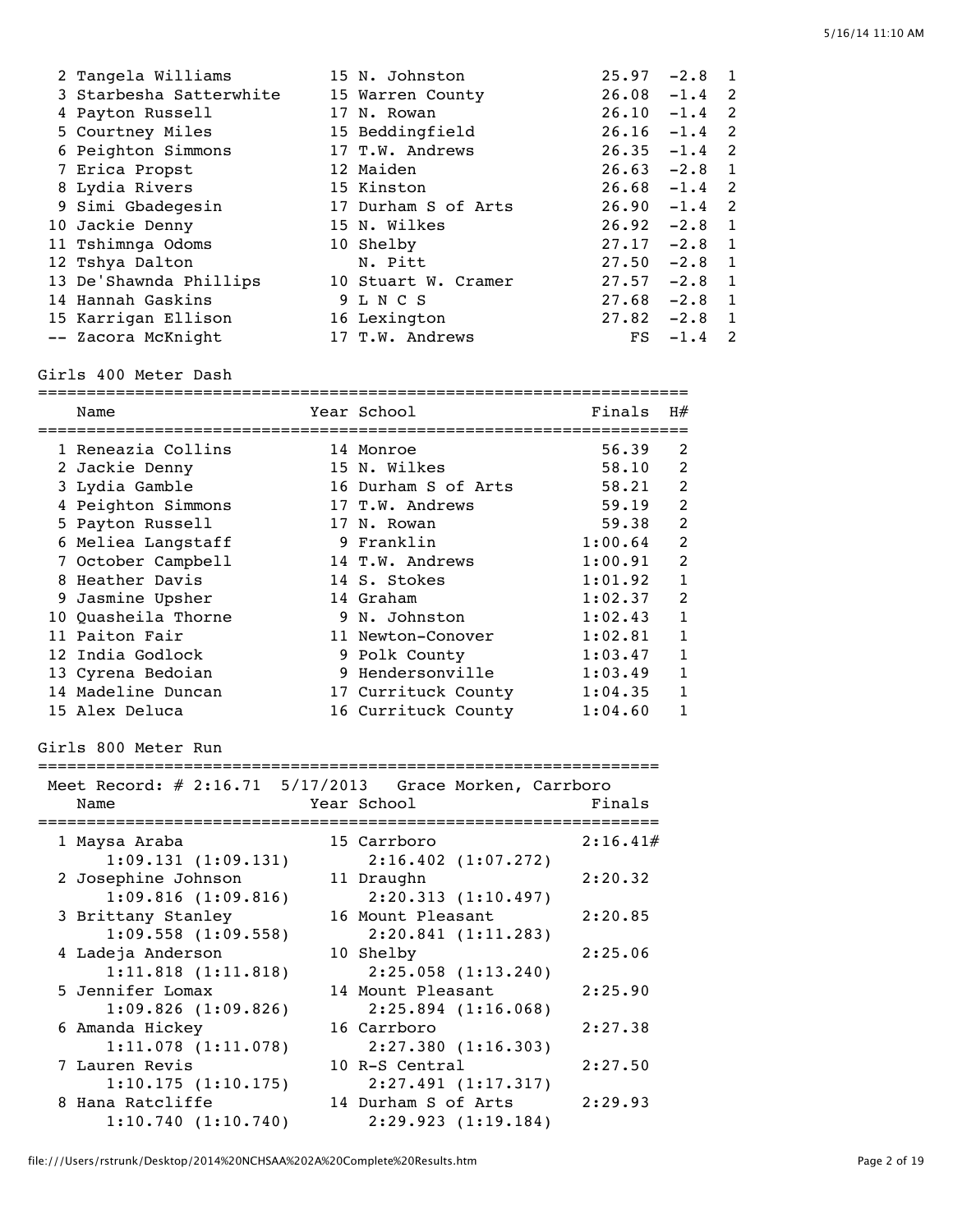| 9 Jennifer Rhodes       | 16 N. Wilkes            | 2:31.04 |
|-------------------------|-------------------------|---------|
| $1:12.268$ $(1:12.268)$ | 2:31.039(1:18.771)      |         |
| 10 Shelbee Knopf        | 11 E. Lincoln           | 2:33.41 |
| $1:13.712$ $(1:13.712)$ | $2:33.406$ $(1:19.695)$ |         |
| 11 Savannah Pugh        | 14 Croatan              | 2:33.46 |
| $1:13.661$ $(1:13.661)$ | 2:33.458(1:19.798)      |         |
| 12 Maddie Wyatt         | 14 N C S S M            | 2:35.20 |
| 1:14.251(1:14.251)      | 2:35.200(1:20.949)      |         |
| 13 Ruth Alexander       | 16 Croatan              | 2:39.17 |
| 1:17.185(1:17.185)      | 2:39.163(1:21.978)      |         |
| 14 Madeline Tripp       | 16 N. Pitt              | 2:41.33 |
| $1:14.456$ $(1:14.456)$ | $2:41.326$ $(1:26.870)$ |         |
| 15 Jahera Dangerfield   | 17 Northside (2 A)      | 2:45.02 |
| 1:18.955(1:18.955)      | 2:45.017(1:26.063)      |         |
| -- Callie Wynn          | 14 W. Davidson          | DNF     |

#### Girls 800 Meter Run Wheelchair

| Name                                             | Year School                                 | Finals  |
|--------------------------------------------------|---------------------------------------------|---------|
| 1 Catherine Armstrong<br>$1:51.189$ $(1:51.189)$ | 12 S W Edgecombe<br>$3:43.689$ $(1:52.501)$ | 3:43.69 |

## Girls 1600 Meter Run Wheelchair

| Name                                                              | Year School                                 | Finals                        |  |  |  |  |
|-------------------------------------------------------------------|---------------------------------------------|-------------------------------|--|--|--|--|
| 1 Catherine Armstrong<br>1:48.391(1:48.391)<br>7:31.100(1:55.351) | 12 S W Edgecombe<br>$3:38.484$ $(1:50.093)$ | 7:31.10<br>5:35.749(1:57.266) |  |  |  |  |

#### Girls 1600 Meter Run

#### ================================================================

| Meet Record: # 4:57.05 2008 Heather Beichner, Cardinal Gibbons<br>Name            | <b>Example 2</b> Year School <b>Primals</b> |  |
|-----------------------------------------------------------------------------------|---------------------------------------------|--|
| 1 Maysa Araba                         15 Carrboro                         5:03.52 |                                             |  |
| $1:12.526$ (1:12.526) $2:29.911$ (1:17.386) $3:48.664$ (1:18.753)                 |                                             |  |
| $5:03.514$ $(1:14.851)$                                                           |                                             |  |
| 2 Hana Ratcliffe 14 Durham S of Arts 5:08.17                                      |                                             |  |
| 1:12.845(1:12.845)                                                                | $2:31.749$ (1:18.905) 3:54.042 (1:22.293)   |  |
| 5:08.163(1:14.122)                                                                |                                             |  |
| 3 Brittany Stanley 16 Mount Pleasant 5:09.30                                      |                                             |  |
| 1:12.885(1:12.885)                                                                | 2:32.026 (1:19.142) 3:54.333 (1:22.307)     |  |
| 5:09.292(1:14.960)                                                                |                                             |  |
| 4 Eliza Witherspoon                                                               | 9 Brevard 5:23.11                           |  |
| 1:16.783(1:16.783)                                                                | 2:41.775 (1:24.993) 4:05.940 (1:24.166)     |  |
| 5:23.101 (1:17.161)                                                               |                                             |  |
| 5 Ladeja Anderson                                                                 | 10 Shelby 5:26.97                           |  |
| $1:20.289$ $(1:20.289)$                                                           | 2:43.671 (1:23.382) 4:06.460 (1:22.790)     |  |
| 5:26.970(1:20.511)                                                                |                                             |  |
| 6 Savannah Pugh                                                                   | 14 Croatan 5:27.42                          |  |
| $1:18.263$ $(1:18.263)$                                                           | 2:41.301 (1:23.039) 4:05.602 (1:24.301)     |  |
| $5:27.412$ $(1:21.811)$                                                           |                                             |  |
| 7 Amanda Hickey                       16 Carrboro                       5:30.43   |                                             |  |
| 1:18.171 (1:18.171) 2:41.597 (1:23.427) 4:06.511 (1:24.915)                       |                                             |  |
| 5:30.425(1:23.914)                                                                |                                             |  |
|                                                                                   |                                             |  |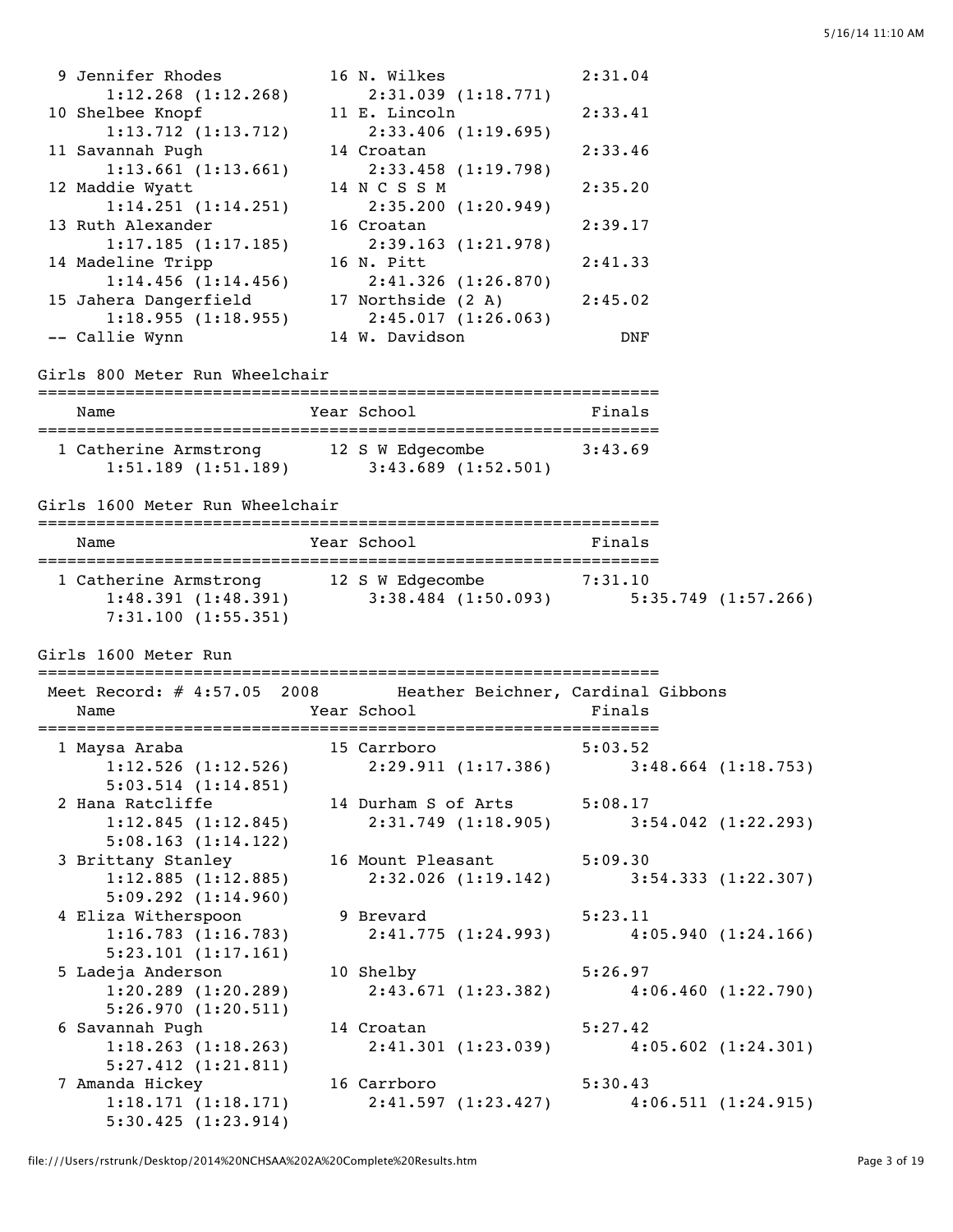|        | 8 Madison Hamby<br>$1:19.254$ $(1:19.254)$           | 16 W. Wilkes 5:36.86<br>2:44.296 (1:25.042)                                                                     |                                  | $4:11.812$ $(1:27.517)$  |
|--------|------------------------------------------------------|-----------------------------------------------------------------------------------------------------------------|----------------------------------|--------------------------|
|        | 5:36.856(1:25.044)                                   |                                                                                                                 |                                  |                          |
|        | 9 Sarah Spiro                                        | 12 Smoky Mountain                                                                                               | 5:39.75                          |                          |
|        | 1:18.630(1:18.630)                                   | 2:42.975 (1:24.345) 4:11.393 (1:28.419)                                                                         |                                  |                          |
|        | 5:39.742(1:28.349)                                   |                                                                                                                 |                                  |                          |
|        | 10 Jahera Dangerfield                                | 17 Northside (2 A)                                                                                              | 5:50.17                          |                          |
|        | $1:21.553$ $(1:21.553)$                              | $2:52.067$ (1:30.515)                                                                                           |                                  | 4:24.011(1:31.944)       |
|        | $5:50.166$ $(1:26.155)$                              |                                                                                                                 |                                  |                          |
|        | 11 Kayleigh Betancourt                               | 11 Draughn                                                                                                      | 5:54.31                          |                          |
|        | 1:21.303(1:21.303)<br>5:54.303(1:29.284)             | 2:52.759 (1:31.457)                                                                                             |                                  | 4:25.020(1:32.261)       |
|        | 12 Haleigh Crouson                                   | 14 S W Onslow                                                                                                   | 5:57.82                          |                          |
|        | 1:20.983(1:20.983)                                   | 2:52.506 (1:31.524) 4:26.579 (1:34.073)                                                                         |                                  |                          |
|        | 5:57.820(1:31.242)                                   |                                                                                                                 |                                  |                          |
|        | 13 Nichole Mehlhaff                                  | 11 Goldsboro and the state of the state of the state of the state of the state of the state of the state of the | 5:58.25                          |                          |
|        | 1:22.191(1:22.191)                                   | $2:52.679$ (1:30.489) $4:26.827$ (1:34.148)                                                                     |                                  |                          |
|        | $5:58.248$ $(1:31.422)$                              |                                                                                                                 |                                  |                          |
|        | -- Kaitlyn Stone                                     | 16 W. Stokes                                                                                                    | DNF                              |                          |
|        | -- Callie Wynn                                       | 14 W. Davidson                                                                                                  | DNF                              |                          |
|        | -- Helen Morken                                      | 15 Carrboro                                                                                                     | DNF                              |                          |
|        |                                                      |                                                                                                                 |                                  |                          |
|        | Girls 100 Meter Hurdles                              |                                                                                                                 |                                  |                          |
|        | 8 Advance: Top 2 Each Heat plus Next 4 Best Times    |                                                                                                                 |                                  |                          |
|        | Meet Record: # 13.93 2001 LaTasha Pharr, North Rowan |                                                                                                                 |                                  |                          |
|        | Name                                                 | Year School                                                                                                     | Prelims Wind H#                  |                          |
|        |                                                      |                                                                                                                 |                                  |                          |
|        | Preliminaries                                        |                                                                                                                 |                                  |                          |
|        | 1 Kayla Moore                                        | 17 Hugh M. Cummings                                                                                             | 14.720 0.2 2                     |                          |
|        | 2 Akeyra Hailey                                      | 15 Monroe                                                                                                       | $16.11Q - 2.1$ 1                 |                          |
|        | 3 Alexsia Best<br>4 Simone Gwehi                     | 14 Ayden-Grifton<br>14 Monroe                                                                                   | $16.42Q -2.1$ 1<br>16.770 0.2 2  |                          |
|        | 5 Shannon Moses                                      | 16 Durham S of Arts                                                                                             | $16.61q - 2.1$ 1                 |                          |
|        | 6 Taylor Briley                                      | 14 Trinity                                                                                                      | $16.82q$ 0.2 2                   |                          |
|        | 7 McKenzie Henderson                                 | 14 T.W. Andrews                                                                                                 | $16.96q$ 0.2                     | $\overline{\phantom{a}}$ |
|        | 8 Ashlynn Jewell                                     | 16 Surry Central                                                                                                | $17.08q$ 0.2                     | $\overline{2}$           |
|        | 9 Makayla Estep                                      | 14 Wilkes Central                                                                                               | 17.27<br>$-2.1$                  | $\mathbf{1}$             |
|        | 10 Sonya Williams                                    | 15 F'Ville Central                                                                                              | 17.69<br>$-2.1$                  | $\overline{1}$           |
|        | 11 Rebecca Horne                                     | S W Onslow                                                                                                      | 17.79<br>0.2                     | $\overline{\phantom{a}}$ |
|        | 12 Kayla McLane                                      | 12 Franklin                                                                                                     | 17.80 0.2                        | $\overline{\phantom{0}}$ |
|        | 13 Lauren Cooper                                     | 16 Currituck County                                                                                             | $17.83 - 2.1$                    | $\overline{1}$           |
|        | 14 Andrea Kolarova                                   | 10 Hendersonville                                                                                               | $18.71 - 2.1 1$                  |                          |
|        | 15 Keeley Norman                                     | 12 W. Lincoln                                                                                                   | $19.03 -2.1$ 1                   |                          |
|        | 16 Noel Self                                         | 10 W. Lincoln                                                                                                   | 19.45<br>$0.2$ 2                 |                          |
|        |                                                      |                                                                                                                 |                                  |                          |
|        | Girls 100 Meter Hurdles                              |                                                                                                                 |                                  |                          |
|        | Meet Record: $\#$ 13.93 2001                         | LaTasha Pharr, North Rowan                                                                                      |                                  |                          |
|        | Name                                                 | Year School                                                                                                     | Finals<br>Wind                   |                          |
|        |                                                      |                                                                                                                 |                                  |                          |
| Finals |                                                      |                                                                                                                 |                                  |                          |
|        | 1 Kayla Moore                                        | 17 Hugh M. Cummings<br>15 Monroe                                                                                | 14.75<br>$-1.2$<br>$15.74 - 1.2$ |                          |
|        | 2 Akeyra Hailey<br>3 Shannon Moses                   | 16 Durham S of Arts                                                                                             | $16.56 - 1.2$                    |                          |
|        | 4 McKenzie Henderson                                 | 14 T.W. Andrews                                                                                                 | $16.59 - 1.2$                    |                          |
|        | 5 Simone Gwehi                                       | 14 Monroe                                                                                                       | $16.75 - 1.2$                    |                          |
|        |                                                      |                                                                                                                 |                                  |                          |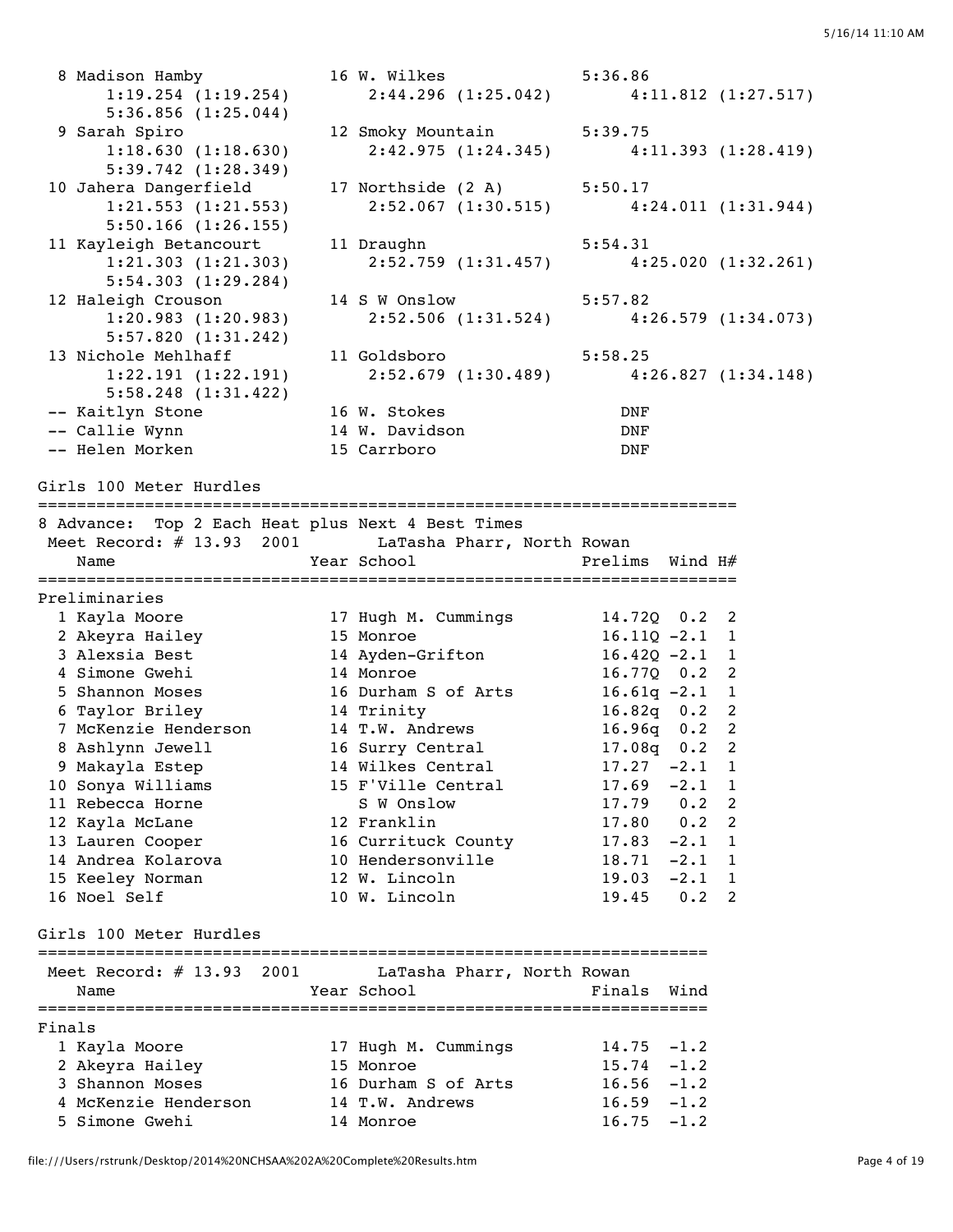| 6 Alexsia Best   | 14 Ayden-Grifton | $16.76 - 1.2$ |
|------------------|------------------|---------------|
| 7 Taylor Briley  | 14 Trinity       | $20.53 - 1.2$ |
| 8 Ashlynn Jewell | 16 Surry Central | $23.80 - 1.2$ |

Girls 300 Meter Hurdles

===================================================================

| Meet Record: # 42.70 5/17/2013 Nora McKiver, T.W. Andrews |                     |                        |        |              |
|-----------------------------------------------------------|---------------------|------------------------|--------|--------------|
| Name                                                      | Year School         |                        | Finals | H#           |
|                                                           |                     |                        |        |              |
| 1 Kayla Moore                                             | 17 Hugh M. Cummings |                        | 45.77  | 2            |
| 2 Asha Jordan                                             | 14 Monroe           |                        | 46.54  | 2            |
| 3 Makayla Estep                                           | 14 Wilkes Central   |                        | 47.45  | 2            |
| 4 Kebori Gorham                                           | 14 Ayden-Grifton    |                        | 48.06  | 2            |
| 5 Daria Nonnemaker                                        | 15 N C S S M        |                        | 48.33  | 2            |
| 6 Mya Jones                                               | 9 Newton-Conover    |                        | 49.06  | $\mathbf{1}$ |
| 7 Ashleigh Cleveland                                      | 14 N C S S M        |                        | 49.55  | 2            |
| 8 Lauren Cooper                                           | 16 Currituck County |                        | 49.76  | $\mathbf{1}$ |
| 9 Jess Fowler                                             | 16 Surry Central    |                        | 49.78  | 2            |
| 10 Taya Jones                                             | 15 Northside (2 A)  |                        | 50.62  | $\mathbf{1}$ |
| 11 Brittany Lindley                                       | 10 Franklin         |                        | 50.73  | $\mathbf{1}$ |
| 12 Danielle Brisson                                       | 10 Croatan          |                        | 50.82  | $\mathbf{1}$ |
|                                                           | 10 Stuart W. Cramer |                        |        | $\mathbf{1}$ |
| 13 Annelle Grealis                                        |                     |                        | 52.47  |              |
| 14 Deja Davis                                             | 15 Durham S of Arts |                        | 52.93  | $\mathbf{1}$ |
| 15 Ashley Parker                                          | 11 Draughn          |                        | 53.64  | 1            |
| 16 Simone Gwehi                                           | 14 Monroe           |                        | 54.83  | 2            |
|                                                           |                     |                        |        |              |
| Girls 4x100 Meter Relay                                   |                     |                        |        |              |
|                                                           |                     |                        |        |              |
| Meet Record: # 48.27 5/17/2013 , T.W. Andrews             |                     |                        |        |              |
| School                                                    |                     |                        | Finals | H#           |
|                                                           |                     |                        |        |              |
| 1 E.T. Beddingfield 'A'                                   |                     |                        | 49.35  | 2            |
| 1) Jawana Edwards 15                                      |                     | 2) Capriel Gear        |        |              |
| 3) Jassmine Stevens                                       |                     | 4) Courtney Miles 15   |        |              |
| 2 Durham School of the Arts                               | ' A '               |                        | 49.98  | 2            |
| 1) Simi Gbadegesin 17                                     |                     | 2) Shannon Moses 16    |        |              |
| 3) Jaida Henderson                                        |                     | 4) Victoria Parrish    |        |              |
| 3 Hunter Huss 'A'                                         |                     |                        | 50.52  | 2            |
| 1) Rahna Sanford 12                                       |                     | 2) Alyssa Foster 10    |        |              |
| 3) August Jones 10                                        |                     | 4) Latonya Watson 9    |        |              |
| 4 Shelby 'A'                                              |                     |                        | 50.66  | 2            |
| 1) Imani Cash 12                                          |                     | 2) Mercedes Medina 11  |        |              |
| 3) Rondrea Coleman 12                                     |                     | 4) Tshimnga Odoms 10   |        |              |
| 5 Maiden 'A'                                              |                     |                        | 50.78  | $\mathbf{1}$ |
| 1) Kase Whitley 10                                        |                     | 2) Tamisha Streeter 10 |        |              |
| 3) Amity Ikard 11                                         |                     | 4) Erica Propst 12     |        |              |
| 6 Hugh M. Cummings, 'A'                                   |                     |                        | 50.98  | 2            |
| 1) Nikeylie Robinson                                      |                     | 2) Alaisja Gilliam     |        |              |
| 3) Lashonda Tate                                          |                     | 4) Lakia Brown         |        |              |
| 7 North Pitt 'A'                                          |                     |                        |        |              |
|                                                           |                     |                        | 51.17  | 2            |
| 1) Destinee' Gardner 15                                   |                     | 2) Tshya Dalton        |        |              |
| 3) Te'aswana Garrison                                     |                     | 4) Mydasha Pettaway 16 |        |              |
| 8 Forest Hills<br>'A'                                     |                     |                        | 51.55  | 1            |
| 1) Tariah Harrell                                         |                     | 2) Amanda Miller       |        |              |
| 3) Vivica Blakney 17                                      |                     | 4) Tiffany Reed        |        |              |
| 9 Franklinton 'A'                                         |                     |                        | 51.67  | 2            |
| 1) Diesha Davis 14                                        |                     | 2) Lia Harris          |        |              |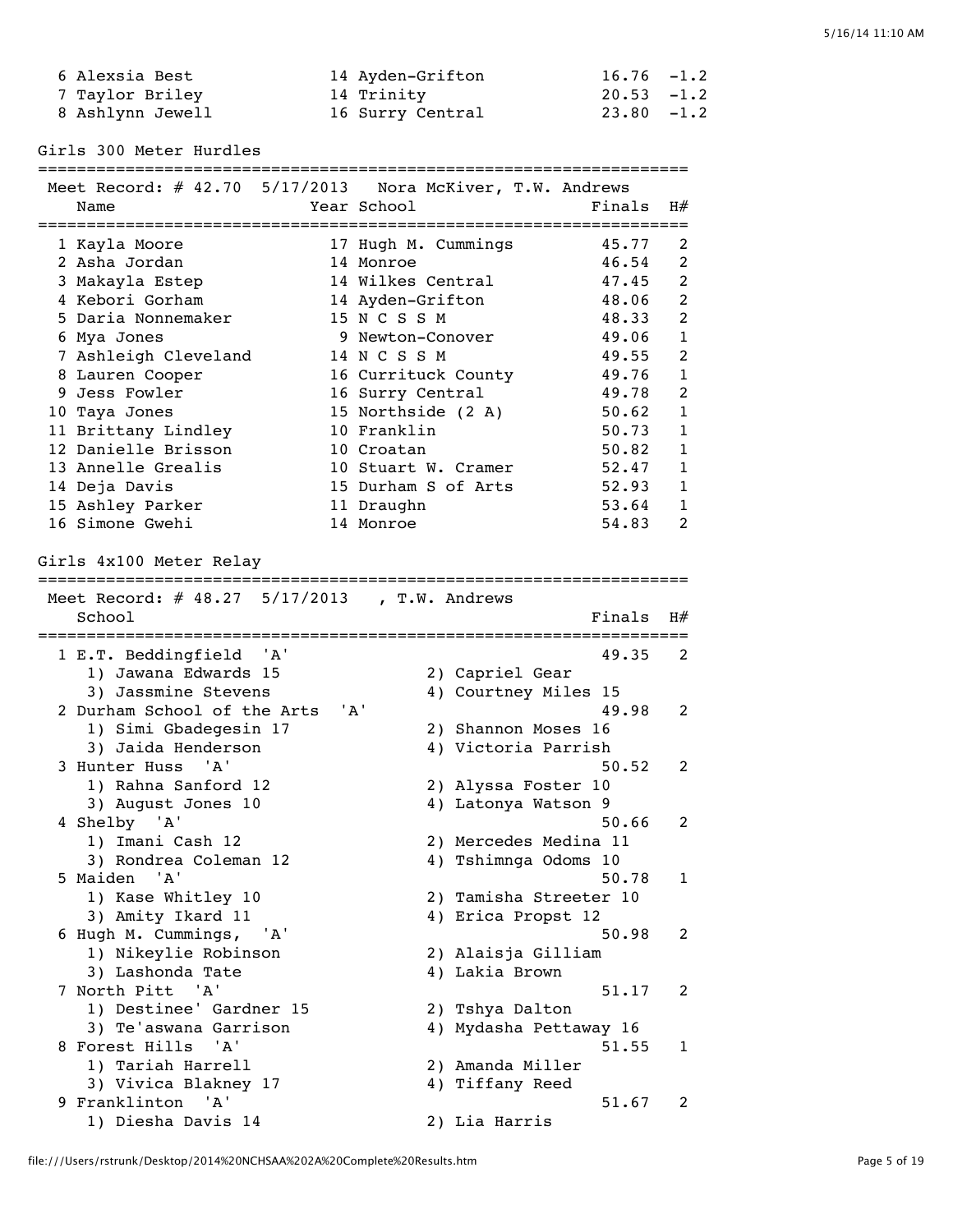3) Patricia Judkins (4) Shaniece Jones-Thames 17 10 John A. Holmes 'A' 51.74 1 1) Demonica Stanley 15 2) C'Asia Leigh 3) Destiney Rankins 4) Tanajah Chesson 11 West Stokes 'A' 52.13 2 1) Chancey Gunnell 2) Allison Eskridge 3) Rebecca Fisher-Tringle 4) Kyimura Oliver 14 12 Thomasville 'A' 52.13 1 1) Miracle Johnson 16 2) Kayla Mock 3) Precious Curry (4) Kameron Skeen 17 13 East Davidson 'A' 52.21 1 1) Taylor Moretz 14 2) Brianna Michaelis 15 3) Jea Garcia 4) Madison Beeson 14 Croatan 'A' 52.52 1 1) Andrea Raynor 2) Karlie Yeomens 14 3) Danielle Brisson 10 4) Aria Rosenstein 17 15 Newton-Conover 'A' 54.85 1 1) Mya Jones 9 2) Paiton Fair 11 3) Brittany Ramseur 11 4) Tasia Chambers 11 -- St. Pauls 'A' DNF 1 1) Briana Newton 2) McKayla Thomas 1) Briana Newton (2) McKayla Thomas<br>3) Teneese Caldwell (4) Alexius Robinson 14 Girls 4x200 Meter Relay =================================================================== Meet Record: # 1:42.33 2006 , Cummings  $School$   $Finals$   $H#$ =================================================================== 1 Monroe 'A' 1:41.65# 2 1) Akeyra Hailey 15 2) Julice Crowder 14 3) Simone Gwehi 14 4) Reneazia Collins 14 2 T.W. Andrews 'A' 1:43.68 2 1) Jazlin Taylor 16 2) Zacora McKnight 17 3) LaDeja Miller 4) Mikel Franklin 16 3 Durham School of the Arts 'A' 1:45.60 1) Simi Gbadegesin 17 1) Simi Gbadegesin 17 (2) Shannon Moses 16<br>3) Victoria Parrish (4) Lydia Gamble 16 4 E.T. Beddingfield 'A' 1:46.23 2 1) Jawana Edwards 15 2) Capriel Gear 3) Jassmine Stevens 4) Courtney Miles 15 5 Hugh M. Cummings, 'A' 1:47.24 2 1) Kenyae Majors 17 2) Alaisja Gilliam 3) Lashonda Tate 4) Lakia Brown 6 Graham 'A' 1:47.25 2 1) Andria Perry 2) Jasmine Upsher 14 3) Daija Patterson 4) Rachel Thompson 14 7 Maiden 'A' 1:47.73 2 1) Kase Whitley 10 2) Tamisha Streeter 10 3) Santazja Huff 10 <a>4) Erica Propst 12 8 West Stokes 'A' 1:48.76 1 1) Chancey Gunnell 2) Allison Eskridge 3) Rebecca Fisher-Tringle 4) Kyimura Oliver 14 9 North Pitt 'A' 1:49.50 2 1) Tshya Dalton 2) Mydasha Pettaway 16 3) Ce'nedra Dillard 15 4) Destinee' Gardner 15 10 Forest Hills 'A' 11:49.63 1 1) Tariah Harrell 2) Vivica Blakney 17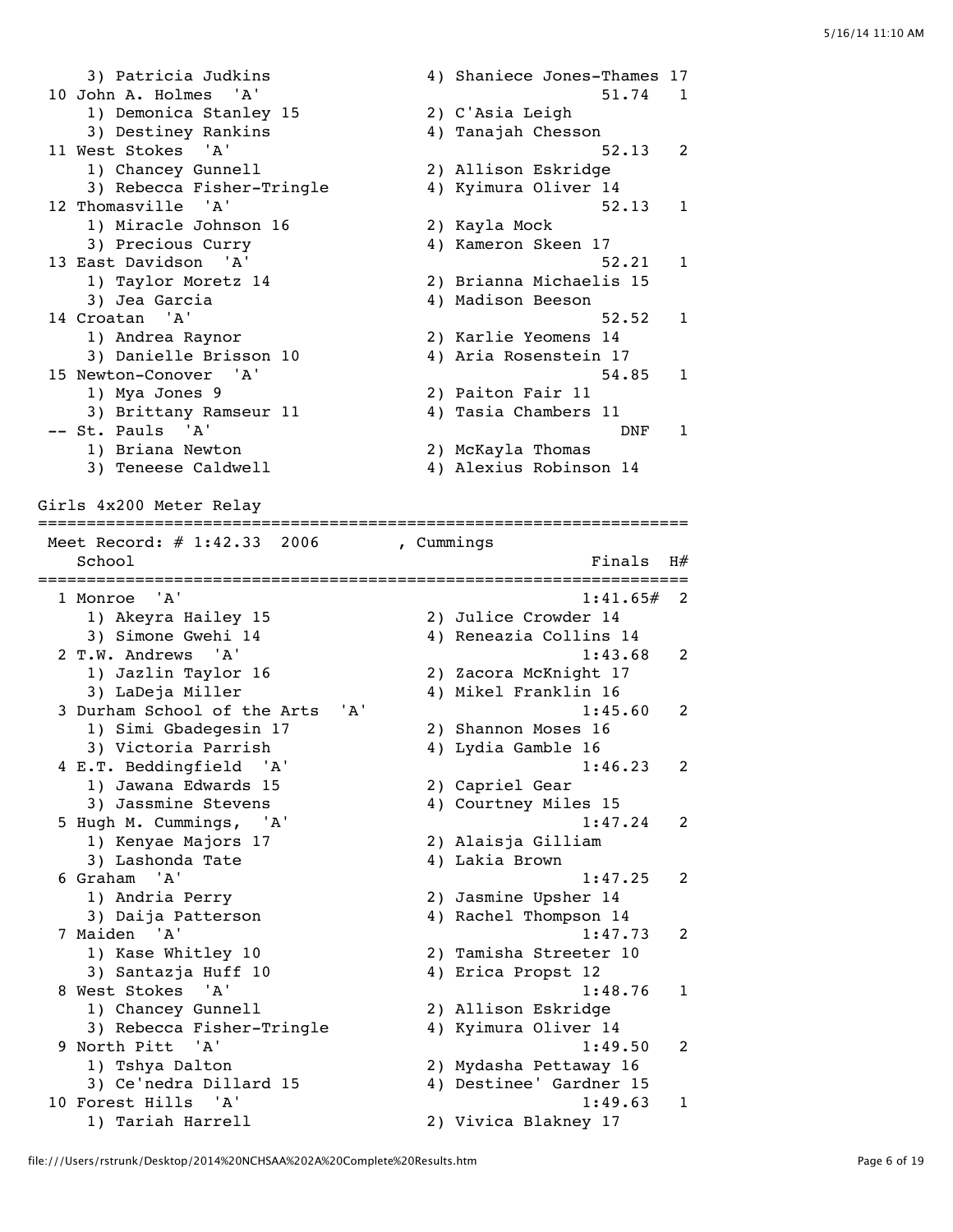3) Amanda Miller 4) Tiffany Reed 11 Shelby 'A' 1:49.72 1 1) Rondrea Coleman 12 2) Imani Cash 12 3) Mercedes Medina 11 4) Tshimnga Odoms 10 12 West Caldwell 'A' 1:51.22 1 1) Kiana Denison 9 2) Shelby Watson 9 3) Daydra Kincaid 11 4) Shamiracle Bridges 11 13 Newton-Conover 'A' 1:51.60 1<br>
1) Mya Jones 9 2) Paiton Fair 11 1) Mya Jones 9 2) Paiton Fair 11 3) Brittany Ramseur 11 4) Tasia Chambers 11 14 Northside (2a) 'A' 1:51.64 1 1) Cynthia Bolden 14 2) Sanyah Williams 3) Mariah DeJesus 4) Taya Jones 15 15 East Davidson 'A' 1:51.81 1 1) Madison Beeson 2) Brianna Michaelis 15 3) Jea Garcia 4) Taylor Moretz 14 16 Croatan 'A' 2:04.04 1 1) Catherine Holloway 2) Jamie Logan 3) Macy Brinson 15 4) Shelby Cobb

Girls 4x800 Meter Relay

================================================================ Meet Record: # 9:39.46 2006 , Cardinal Gibbons School **Finals** ================================================================ 1 NC School of Science & Math 'A' 10:03.05 1) Kim Ngo 2) Alexis Knox 14 3) Mengmeng Fang 1988 (2008) 4) Maddie Wyatt 14 2 Carrboro 'A' 10:06.02<br>1) Brooke Zeman 2) Claire Scanga 14 1) Brooke Zeman 2) Claire Scanga 14 3) Natalie Richardson 4) Helen Morken 15 3 Durham School of the Arts 'A' 10:08.93<br>1) Karena Graves 15 (2) Destiny Stevons 1) Karena Graves 15 3) London Williams 4) Hana Ratcliffe 14 4 East Lincoln 'A' 10:14.37 1) Shelbee Knopf 11 2) Megan Rowles 10 3) Elizabeth Sisk 11 4) Madison Rowles 10 5 Mount Pleasant 'A' 10:14.68 1) Bailey Parker 2) Maghan Leisman 3) Jennifer Lomax 14 4) Brittany Stanley 16 6 Croatan 'A' 10:26.22 1) Savannah Pugh 14 2) Ruth Alexander 16 3) Macy Brinson 15 4) Marissa Yarbrough 7 R-S Central 'A' 10:31.30 1) Ashley Campbell 10 2) Sarah Peters 11 3) Emily Fleming 9 4) Lauren Revis 10 8 Franklinton 'A' 10:47.00 1) Tykima Alston 16 2) Tasia Lynch 3) Kayla Holman 4) Kayla Wetherell 9 West Davidson 'A' 10:59.99 1) Casey Crisp 2) Jasmine Benitez 16 3) Patience Hunt 1992 (4) Valerie Vittori 10 Lake Norman Charter School 'A' 11:04.37<br>1) Vicki Kohlwey 11 2) Julia Cockerham 10<br>3) Mary Stuart Sloan 11 4) Raven Seldon 9 1) Vicki Kohlwey 11 2) Julia Cockerham 10 3) Mary Stuart Sloan 11 <a>4) Raven Seldon 9 11 Maiden 'A' 11:05.47

1) Kayla Younce 12 2) Hannah Martin 12

file:///Users/rstrunk/Desktop/2014%20NCHSAA%202A%20Complete%20Results.htm Page 7 of 19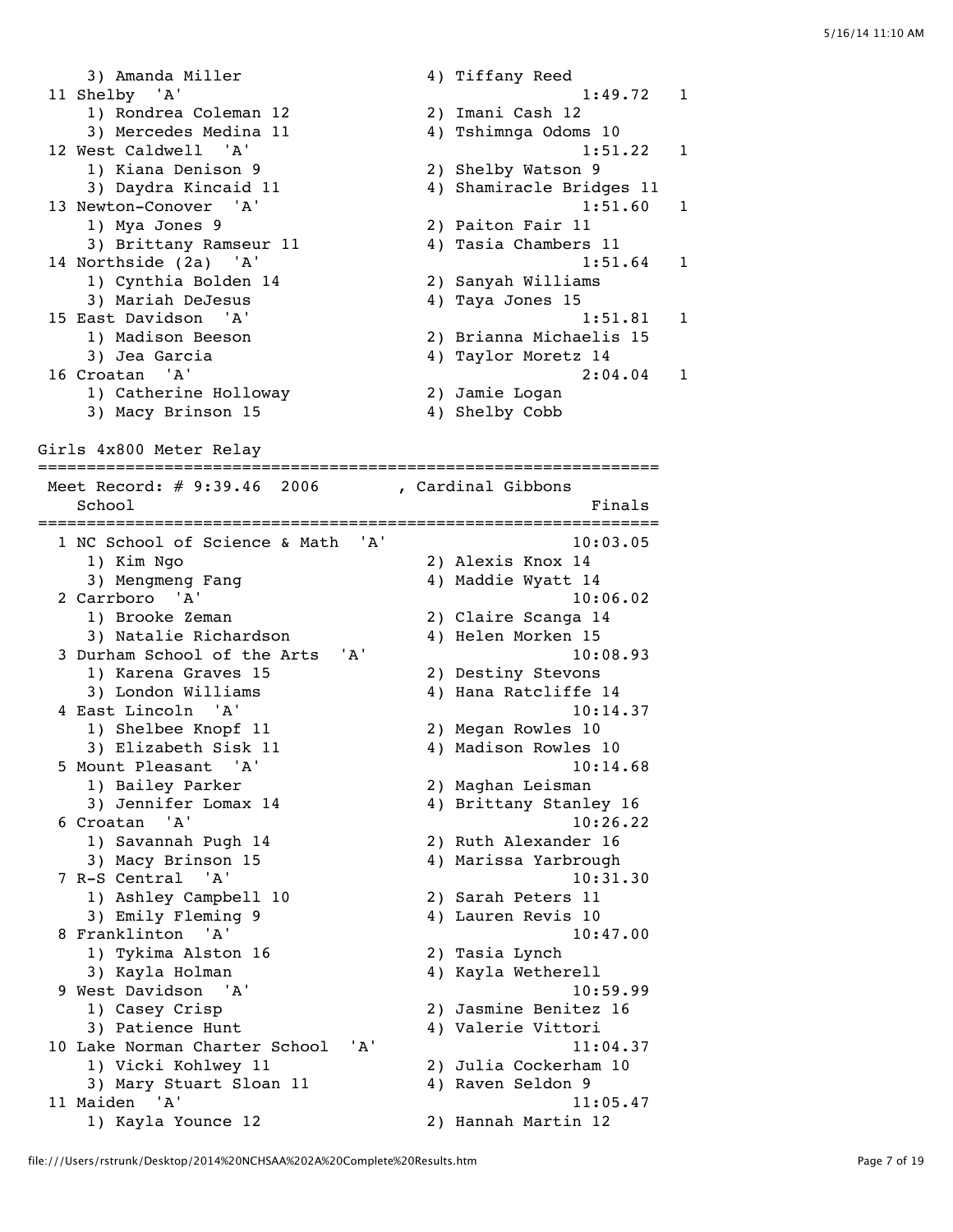| 3) Shelby Adair 10      | 4) Hannah Duff 10      |
|-------------------------|------------------------|
| 12 West Stokes 'A'      | 11:13.38               |
| 1) Sarah Stone          | 2) Shannon Anderson 15 |
| 3) Oona Von Arx         | 4) Rachel White        |
| 13 South Lenoir 'A'     | 11:14.58               |
| 1) Carley Hill 15       | 2) Meredith Rhodes     |
| 3) Miranda Moore        | 4) Tana Tyndall        |
| 14 West Wilkes 'A'      | 11:19.60               |
| 1) Meghan Breden 14     | 2) Madelyn Hamby 16    |
| 3) Ashlynn Skerbinc     | 4) Madison Hamby 16    |
| 15 Currituck County 'A' | 11:24.68               |
| 1) Marisa Breathwaite   | 2) Hannah McClellan    |
| 3) Kaitlin Perkins      | 4) Rachel Derrickson   |
| 16 Kinston 'A'          | 11:48.24               |
| 1) Destiny Hill         | 2) Desiree Flemming    |
| 3) Briana Summers       | 4) Taylor Gray         |

================================================================

Girls High Jump

Meet Record: # 5-07 2011 Cheyenne Miller, East Rutherford Name Year School Finals ================================================================ 1 Charity Snelling 14 Franklinton 5-05.00 2 Vanessa Agrusa 11 Franklin 5-03.00 3 Ashley Parker 11 Draughn 5-01.00 4 Mikel Franklin 16 T.W. Andrews J5-01.00

| 5 Holly McNamara     | 17 Mount Pleasant   | $4 - 09.00$  |
|----------------------|---------------------|--------------|
| 5 Christina Childers | 11 Maiden           | $4 - 09.00$  |
| 7 Aria Rosenstein    | 17 Croatan          | $J4 - 09.00$ |
| 7 Ashleigh Cleveland | 14 N C S S M        | $J4 - 09.00$ |
| 7 Paige Spell        | 15 Ashe County      | $J4 - 09.00$ |
| 7 Sydney Combs       | 17 S. Stokes        | $J4 - 09.00$ |
| 11 Tori Combs        | 16 Wilkes Central   | $J4 - 09.00$ |
| 11 Alexis Toney      | 15 Beddingfield     | $J4 - 09.00$ |
| 13 Peighton Simmons  | 17 T.W. Andrews     | $J4 - 09.00$ |
| 14 Alina Aviles      | 15 Currituck County | $4 - 07.00$  |
| 15 Erika Graybeal    | 12 Draughn          | $J4 - 07.00$ |
| -- Ce'nedra Dillard  | 15 N. Pitt          | NΗ           |

Girls Pole Vault

| Meet Record: # 10-06 5/17/2013 Liz Wood, Cuthbertson<br>Name | Year School       | Finals        |
|--------------------------------------------------------------|-------------------|---------------|
| 1 Danielle Brown                                             | 12 Franklin       | $11 - 02.00#$ |
| 2 Brittany Faw                                               | 14 Wilkes Central | $10 - 00.00$  |
| 3 Emily Bey                                                  | 14 Mount Pleasant | $9 - 06.00$   |
| 4 Meghan Breden                                              | 14 W. Wilkes      | $9 - 00.00$   |
| 5 Bonnie Smith                                               | 10 Brevard        | $8 - 06.00$   |
| 6 Ce'nedra Dillard                                           | 15 N. Pitt        | $J8 - 06.00$  |
| 7 Erika Graybeal                                             | 12 Draughn        | $8 - 00.00$   |
| 8 Abby Stancill                                              | 17 N. Pitt        | $7 - 00.00$   |
| 8 Nyla Washington                                            | 17 T.W. Andrews   | $7 - 00.00$   |
| 8 Nekeya Anthony                                             | 14 N. Pitt        | $7 - 00.00$   |
| 11 Mary Beth Lewis                                           | 16 Mount Pleasant | $J7 - 00.00$  |
| 12 Madison Peele                                             | 16 Croatan        | $J7 - 00.00$  |
| 13 Maley Wagner                                              | 16 Carrboro       | $6 - 06.00$   |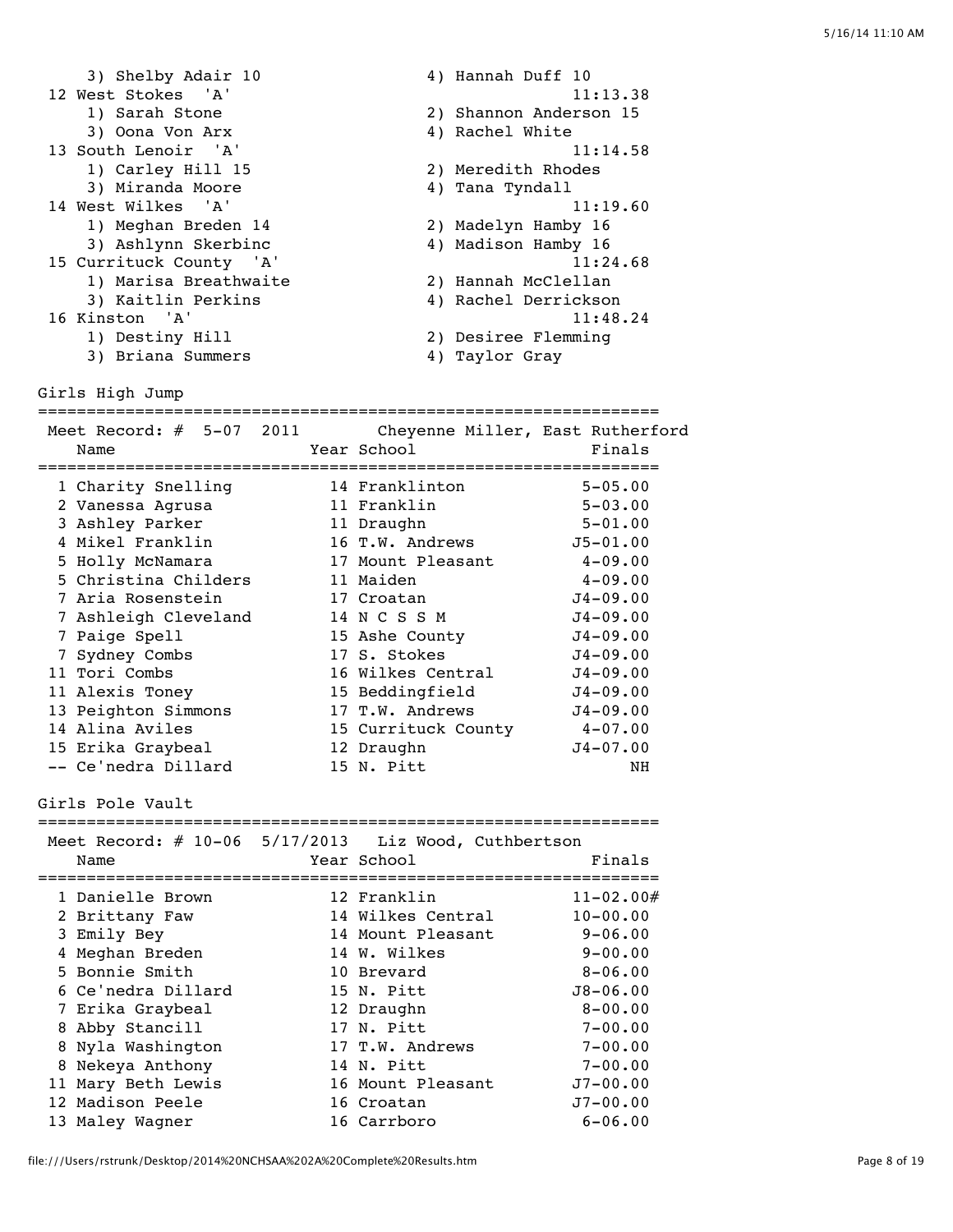-- Josephine Johnson 11 Draughn 11 NH

Girls Long Jump

=====================================================================

| Meet Record: $\#$ 19-04<br>2000 | Cora Johnson, East Carteret |              |             |
|---------------------------------|-----------------------------|--------------|-------------|
| Name                            | Year School                 | Finals       | Wind        |
|                                 | ==================          |              |             |
| 1 Tainasha Vines                | 15 Bunn                     | $18 - 07.50$ | 0.5         |
| 2 Kenyae Majors                 | 17 Hugh M. Cummings         | $18 - 04.00$ | $3 \cdot 1$ |
| 3 Akeyra Hailey                 | 15 Monroe                   | $18 - 02.00$ | 1.9         |
| 4 Courtney Miles                | 15 Beddingfield             | $18 - 01.75$ | 1.2         |
| 5 Kayla Moore                   | 17 Hugh M. Cummings         | $17 - 04.00$ | 1.1         |
| 6 Tangela Williams              | 15 N. Johnston              | $17 - 02.00$ | $2 \cdot 3$ |
| 7 Demonica Stanley              | 15 John A. Holmes           | $17 - 00.00$ | 1.9         |
| 8 Katie Knotek                  | 17 Carrboro                 | $16 - 06.75$ | 0.4         |
| 9 Ashley Parker                 | 11 Draughn                  | $16 - 04.00$ | 1.8         |
| 10 Olivia McGee                 | 15 W. Wilkes                | $16 - 00.75$ | 2.6         |
| 11 De'Shawnda Phillips          | 10 Stuart W. Cramer         | $15 - 10.50$ | 1.9         |
| 12 Meghan Breden                | 14 W. Wilkes                | $15 - 09.50$ | 1.7         |
| 13 Annelle Grealis              | 10 Stuart W. Cramer         | $15 - 01.25$ | $2 \cdot 2$ |
| -- Zhane Watkins                | 12 Chase                    | <b>FOUL</b>  |             |
| -- Kayla Smith                  | 14 Carver                   | <b>FOUL</b>  |             |

Girls Triple Jump

===================================================================== Meet Record: # 40-09 2000 LaTasha Pharr, North Rowan Name The Year School Controll of Finals Wind ===================================================================== 1 Tainasha Vines 15 Bunn 39-01.50 3.4 2 Tangela Williams 15 N. Johnston 38-04.75 -3.2 3 Zacora McKnight 17 T.W. Andrews 36-01.25 2.1 4 Kenyae Majors 17 Hugh M. Cummings 35-10.75 4.8 5 Kayla Moore 17 Hugh M. Cummings 35-09.25 2.2 6 Julice Crowder 14 Monroe 35-04.25 4.4 7 De'Shawnda Phillips 10 Stuart W. Cramer 35-02.50 1.0 8 Demonica Stanley 15 John A. Holmes 34-06.25 0.5 9 Joya Blackwell 9 Hertford County 34-05.75 -0.3 10 Olivia McGee 15 W. Wilkes 34-05.00 1.4 11 Candice Simmons 11 R-S Central 33-09.25 2.1 12 Tyriona Houston 16 Monroe 33-03.75 5.4 13 Ashley Parker 11 Draughn 33-02.75 2.1 14 Erika Graybeal 12 Draughn 31-11.50 1.2 15 Nekeya Anthony 14 N. Pitt 31-03.50 1.0 16 Paige Spell 15 Ashe County 30-09.75 2.1

Girls Shot Put (4 KG)

| Meet Record: $\#$ 44-01.50 2002<br>Name | Beverly Burnett, Cummings<br>Year School | Finals       |
|-----------------------------------------|------------------------------------------|--------------|
| 1 Alex Cooke                            | 14 N. Surry                              | $41 - 09.00$ |
| 2 Hunter Halford                        | 15 Northside (2 A)                       | $39 - 08.00$ |
| 3 Asha Jordan                           | 14 Monroe                                | $39 - 07.00$ |
| 4 Keona Finklea                         | 17 St. Pauls                             | $38 - 01.00$ |
| 5 Samantha Layko                        | 15 Croatan                               | $37 - 06.50$ |
| 6 Chelsey Elliott                       | 14 Pasquotank Cty.                       | $35 - 07.00$ |
| 6 Amy Yarborough                        | 10 Hendersonville                        | $35 - 07.00$ |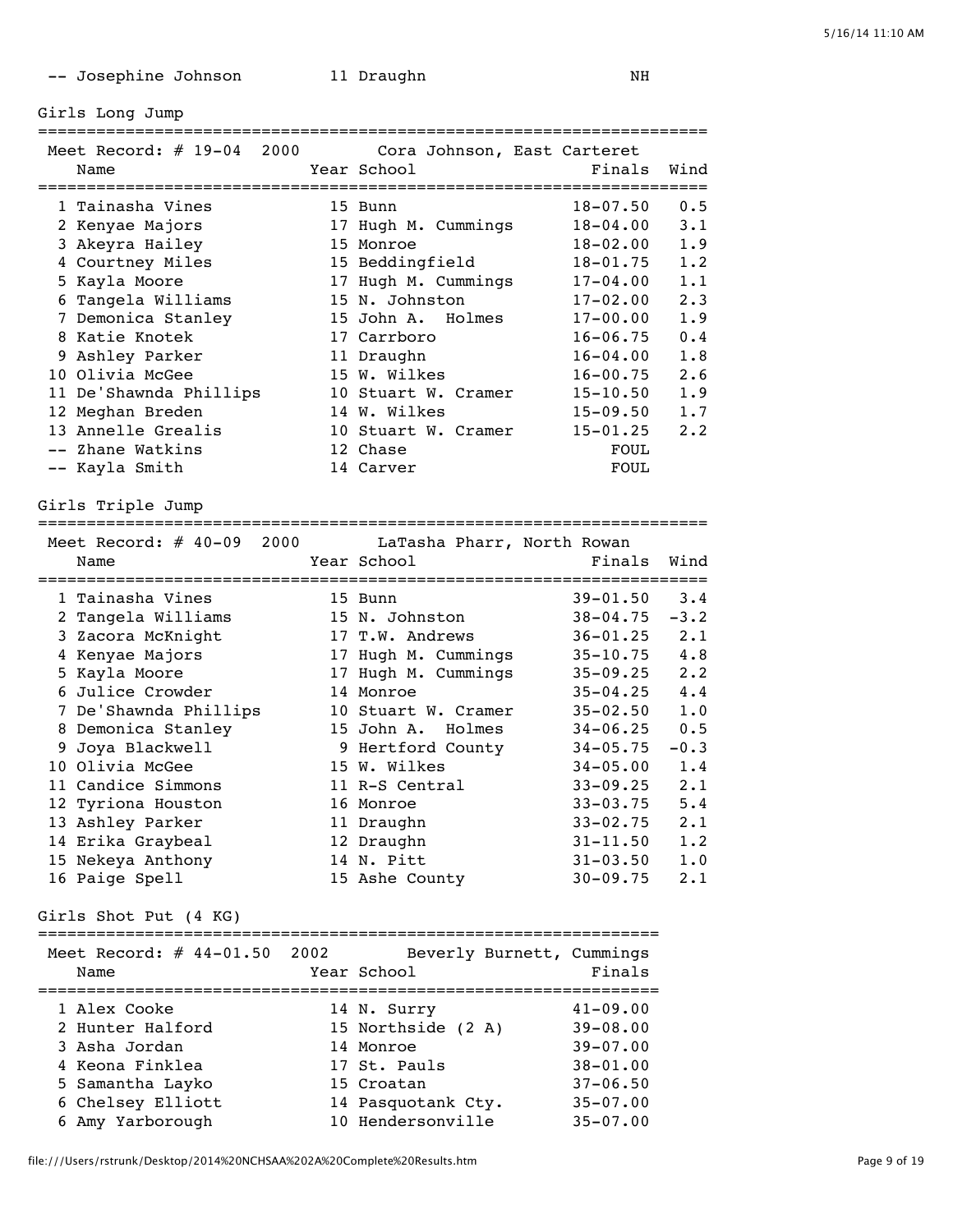| 8 Lanecia Williams    | 12 Newton-Conover | $33 - 05.00$ |
|-----------------------|-------------------|--------------|
| 8 Veranda Webb        | 16 Monroe         | $33 - 05.00$ |
| 10 Mykiesha Barrett   | 12 Beddingfield   | $33 - 00.00$ |
| 11 Shantana Norris    | 14 Red Springs    | $32 - 11.00$ |
| 12 Sydney Hass        | 12 E. Burke       | $32 - 04.00$ |
| 12 Cheyenne Gloster   | 14 Salisbury      | $32 - 04.00$ |
| 14 Erica Baker        | 14 T.W. Andrews   | $32 - 03.50$ |
| 15 Kali Smith         | 15 N C S S M      | $31 - 06.00$ |
| 16 Lasharee Stevenson | 10 Shelby         | $28 - 09.00$ |

## Girls Shot Put Wheelchair

| Name             | Year School  | Finals      |
|------------------|--------------|-------------|
|                  |              |             |
| 1 Courtney Booze | 12 W. Stokes | $7 - 07.00$ |

#### Girls Discus Throw Wheelchair

| Name                                      | Year School                      | Finals                  |
|-------------------------------------------|----------------------------------|-------------------------|
| 1 Courtney Booze<br>2 Catherine Armstrong | 12 W. Stokes<br>12 S W Edgecombe | $22 - 0.3$<br>$21 - 06$ |

## Girls Discus Throw (1 KG)

| Meet Record: # 141-00 2009<br>Name   | TremanishaTaylor, Southern Vance<br>Year School | Finals     |
|--------------------------------------|-------------------------------------------------|------------|
| 1 Samantha Layko                     | 15 Croatan                                      | $131 - 05$ |
| 2 Chelsey Elliott 14 Pasquotank Cty. |                                                 | $120 - 00$ |
| 3 Bria Roddy                         | 15 Monroe                                       | $111 - 04$ |
| 4 Alexandra Jones                    | 16 Carrboro                                     | $106 - 00$ |
| 5 Keona Finklea                      | 17 St. Pauls                                    | $105 - 08$ |
| 6 Kali Smith                         | 15 N C S S M                                    | $101 - 01$ |
| 7 Kirstyn Shew                       | 14 W. Wilkes                                    | $99 - 04$  |
| 8 Alex Cooke                         | 14 N. Surry                                     | $96 - 05$  |
| 9 Erica Baker                        | 14 T.W. Andrews                                 | $95 - 03$  |
| 10 Mattie Hough                      | 10 Stuart W. Cramer                             | $88 - 06$  |
| 11 Lasharee Stevenson                | 10 Shelby                                       | $83 - 06$  |
| 12 Taylor Parks                      | 12 E. Lincoln                                   | $81 - 01$  |
| 13 Cheyenne Gloster                  | 14 Salisbury                                    | $77 - 04$  |
| -- Kinya Abdulhamid                  | 16 Northside (2 A)                              | FOUL       |
| -- Vanessa Agrusa                    | 11 Franklin                                     | FOUL       |

| 8 Advance: Top 2 Each Heat plus Next 4 Best Times<br>Meet Record: # 10.47 2011<br>Name | Kedrick Davis, Berry Academy<br>Year School | Prelims Wind H#  |  |
|----------------------------------------------------------------------------------------|---------------------------------------------|------------------|--|
| Preliminaries                                                                          |                                             |                  |  |
| 1 Brian Sessoms                                                                        | 15 Carver                                   | $10.980 - 1.6$ 1 |  |
| 2 Juwan Crowder                                                                        | 15 Forest Hills                             | $11.05Q - 2.8$ 2 |  |
| 3 Daequon Carr                                                                         | 15 Kinston                                  | $11.080 - 1.6$ 1 |  |
| 4 Ashton Avery                                                                         | 15 Bunn                                     | $11.160 - 2.8$ 2 |  |
| 5 Trey'l Beasley                                                                       | 15 John A. Holmes                           | $11.22q -2.8$ 2  |  |
| 6 Casey King                                                                           | 12 Bunker Hill                              | $11.30q - 2.8$ 2 |  |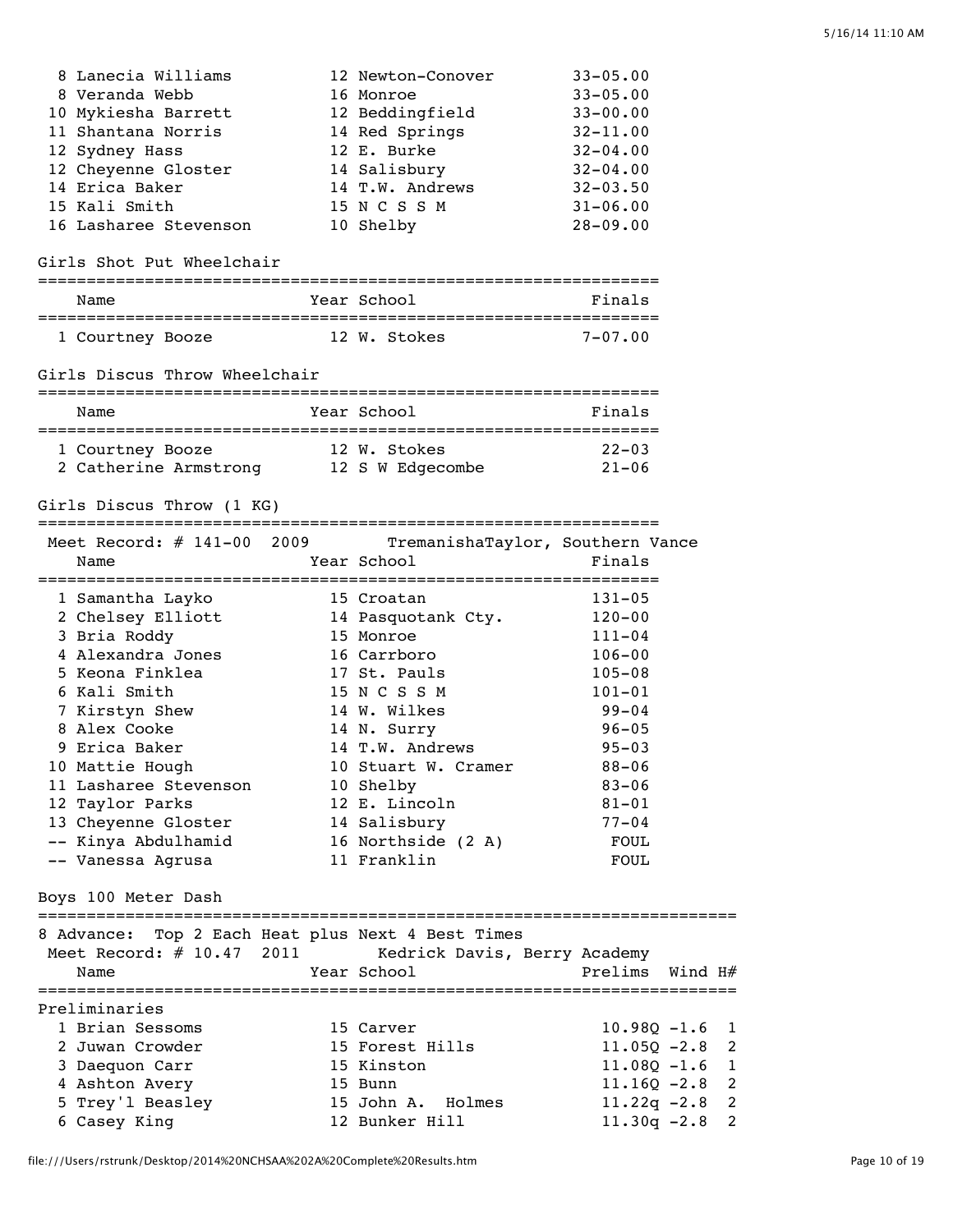| 7 Travis Dawson<br>15 Midway<br>$11.40q - 1.6$<br>15 Washington<br>$11.49q - 1.6$<br>8 Markel Spencer<br>10 Lincolnton<br>$11.50 - 1.6$<br>9 Tyshawn Smith<br>10 Ronnie Tineo<br>14 E. Davidson<br>$11.60 - 1.6$<br>$11.62 -2.8$<br>11 Kaleb McEntyre<br>12 E. Rutherford<br>$11.67 - 2.8$<br>12 Matthew Darden<br>12 Polk County<br>$11.74 - 1.6$ 1<br>15 Reidsville<br>13 Tyre Brown<br>-- Denzal Gilmore<br>15 Mount Pleasant<br>$FS -2.8$<br>Boys 100 Meter Dash |          | 1<br>1<br>1<br>1<br>2<br>2<br>2 |
|----------------------------------------------------------------------------------------------------------------------------------------------------------------------------------------------------------------------------------------------------------------------------------------------------------------------------------------------------------------------------------------------------------------------------------------------------------------------|----------|---------------------------------|
| Meet Record: # 10.47 2011<br>Kedrick Davis, Berry Academy                                                                                                                                                                                                                                                                                                                                                                                                            |          |                                 |
| Year School<br>Finals Wind<br>Name                                                                                                                                                                                                                                                                                                                                                                                                                                   |          |                                 |
| Finals                                                                                                                                                                                                                                                                                                                                                                                                                                                               |          |                                 |
| 1 Brian Sessoms<br>$10.85 - 1.9$<br>15 Carver                                                                                                                                                                                                                                                                                                                                                                                                                        |          |                                 |
| $11.03 - 1.9$<br>2 Ashton Avery<br>15 Bunn                                                                                                                                                                                                                                                                                                                                                                                                                           |          |                                 |
| 3 Juwan Crowder<br>15 Forest Hills<br>$11.04 - 1.9$                                                                                                                                                                                                                                                                                                                                                                                                                  |          |                                 |
| 4 Trey'l Beasley<br>15 John A. Holmes<br>$11.07 - 1.9$                                                                                                                                                                                                                                                                                                                                                                                                               |          |                                 |
| $11.08 - 1.9$<br>5 Daequon Carr<br>15 Kinston                                                                                                                                                                                                                                                                                                                                                                                                                        |          |                                 |
| 6 Casey King<br>12 Bunker Hill<br>$11.31 - 1.9$<br>7 Travis Dawson<br>$11.34 - 1.9$                                                                                                                                                                                                                                                                                                                                                                                  |          |                                 |
| 15 Midway<br>-- Markel Spencer<br>15 Washington<br>FS                                                                                                                                                                                                                                                                                                                                                                                                                | $-1.9$   |                                 |
|                                                                                                                                                                                                                                                                                                                                                                                                                                                                      |          |                                 |
| Boys 100 Meter Dash Wheelchair                                                                                                                                                                                                                                                                                                                                                                                                                                       |          |                                 |
|                                                                                                                                                                                                                                                                                                                                                                                                                                                                      |          |                                 |
| Year School<br>Finals<br>Name                                                                                                                                                                                                                                                                                                                                                                                                                                        | Wind     |                                 |
| 1 Dylan Pinder<br>9 N. Johnston<br>$25.50 - 1.2$                                                                                                                                                                                                                                                                                                                                                                                                                     |          |                                 |
| $30.95 - 1.2$<br>2 Bryce Floyd<br>10 S. Lenoir                                                                                                                                                                                                                                                                                                                                                                                                                       |          |                                 |
|                                                                                                                                                                                                                                                                                                                                                                                                                                                                      |          |                                 |
| Boys 200 Meter Dash                                                                                                                                                                                                                                                                                                                                                                                                                                                  |          |                                 |
| Meet Record: # 21.23 5/17/2013 James Drummond, Lexington                                                                                                                                                                                                                                                                                                                                                                                                             |          |                                 |
| Year School<br>Finals<br>Name                                                                                                                                                                                                                                                                                                                                                                                                                                        | Wind H#  |                                 |
| :================<br>-----------<br>$21.88 - 2.0$<br>1 Brian Sessoms<br>15 Carver                                                                                                                                                                                                                                                                                                                                                                                    |          | 2                               |
| 22.16<br>2 Markel Spencer<br>15 Washington                                                                                                                                                                                                                                                                                                                                                                                                                           | $-2.0$   | 2                               |
| 3 Juwan Crowder<br>15 Forest Hills<br>22.45                                                                                                                                                                                                                                                                                                                                                                                                                          | $-1.5$ 1 |                                 |
| 4 Chuck Walters<br>14 St. Pauls<br>$22.59 - 2.0$ 2                                                                                                                                                                                                                                                                                                                                                                                                                   |          |                                 |
| 5 Quashon Martin<br>11 Bunker Hill<br>$22.68 - 2.0$                                                                                                                                                                                                                                                                                                                                                                                                                  |          | 2                               |
| 11 N. Pitt<br>6 Diamonte Foreman<br>$22.74 - 1.5$ 1                                                                                                                                                                                                                                                                                                                                                                                                                  |          |                                 |
| 7 Rodney Jones<br>14 Carver<br>$22.75 - 2.0$                                                                                                                                                                                                                                                                                                                                                                                                                         |          | 2                               |
| 8 Denzal Gilmore<br>15 Mount Pleasant<br>22.99                                                                                                                                                                                                                                                                                                                                                                                                                       | $-1.5$   | 1                               |
| 9 Jager Gardner<br>11 Charles D. Owen<br>$23.10 - 1.5$                                                                                                                                                                                                                                                                                                                                                                                                               |          | 1                               |
| 12 E. Rutherford<br>10 Kaleb McEntyre<br>$23.36 - 1.5$                                                                                                                                                                                                                                                                                                                                                                                                               |          | 1                               |
| 11 Dejuan Walker<br>15 Roanoke Rapids<br>$23.43 - 1.5$ 1                                                                                                                                                                                                                                                                                                                                                                                                             |          |                                 |
| 12 Ashton Avery<br>$23.46 - 2.0$ 2<br>15 Bunn                                                                                                                                                                                                                                                                                                                                                                                                                        |          |                                 |
| 13 Matthew Darden<br>$23.59 - 1.5 1$<br>12 Polk County                                                                                                                                                                                                                                                                                                                                                                                                               |          |                                 |
| -- Tyleek McNair<br>15 Fairmont<br>DNF                                                                                                                                                                                                                                                                                                                                                                                                                               | $-2.0$   | 2                               |
| Boys 400 Meter Dash                                                                                                                                                                                                                                                                                                                                                                                                                                                  |          |                                 |

Name Year School Finals H# =================================================================== 1 Stepfon Rodman 15 Washington 19.05 2 2 Diamonte Foreman 11 N. Pitt 50.00 2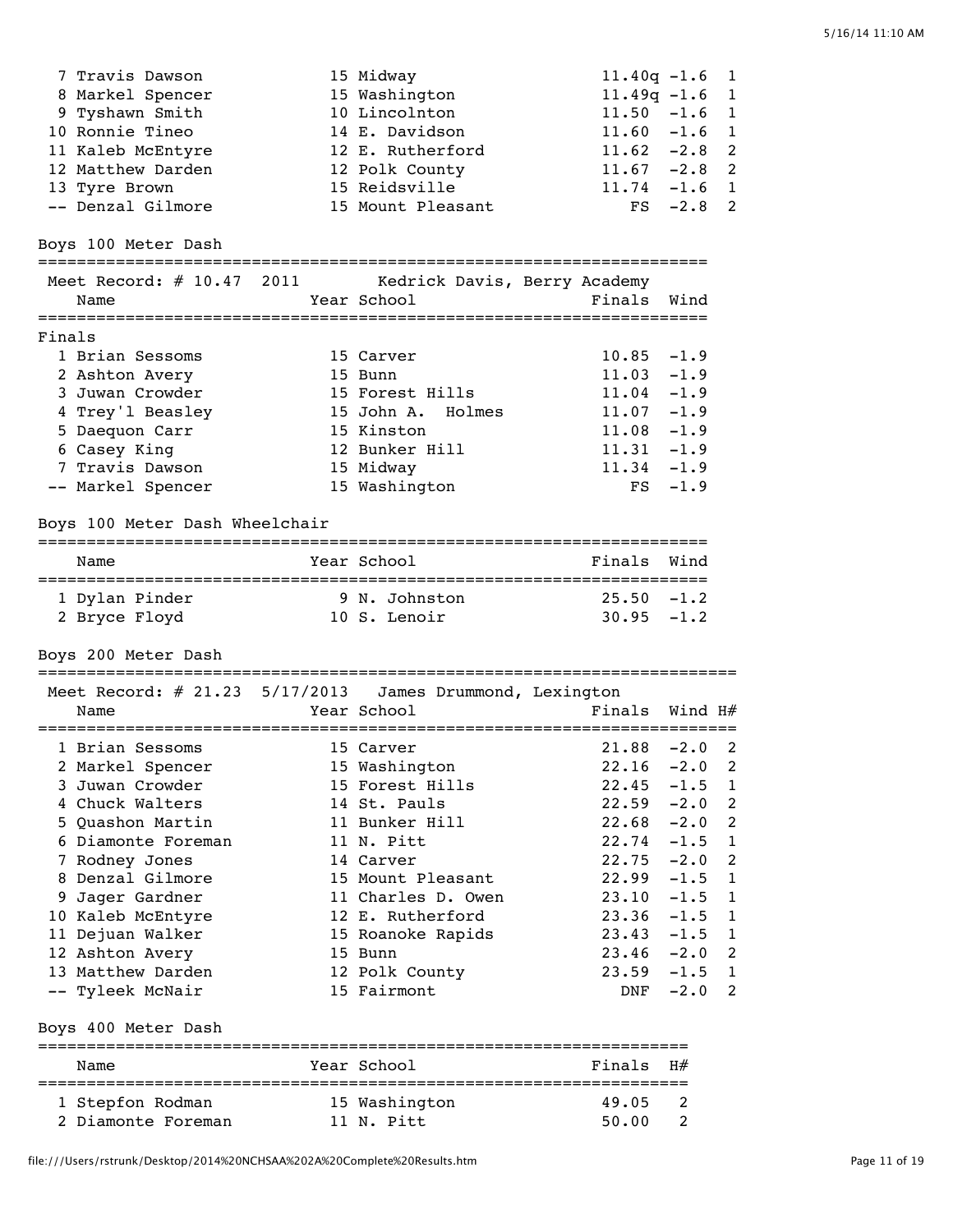| 3 Quashon Martin     | 11 Bunker Hill   | 50.02 | $\mathcal{L}$  |
|----------------------|------------------|-------|----------------|
| 4 Aaron Hamilton     | 14 Northeastern  | 50.19 | $\mathfrak{D}$ |
| 5 Christian Martens  | 14 Goldsboro     | 50.60 | $\mathfrak{D}$ |
| 6 Kaleb McEntyre     | 12 E. Rutherford | 51.18 | 2              |
| 7 Michael Delozier   | 14 Graham        | 51.28 | 2              |
| 8 Robert Cooper      | 15 N C S S M     | 51.42 |                |
| 9 Lorenzo Graise     | 16 Carver        | 51.78 |                |
| 10 Tyler Mispley     | 12 E. Lincoln    | 51.97 | 1              |
| 11 Samuel Krehnbrink | 11 E. Lincoln    | 52.17 |                |
| 12 Desmen Robinson   | 16 Monroe        | 52.29 |                |
| 13 Amari Devaughn    | 15 T.W. Andrews  | 52.41 | $\mathfrak{D}$ |
| 14 Joshua Eleby      | 15 Reidsville    | 52.58 |                |
| 15 Erik Murray       | 15 Salisbury     | 53.66 |                |
| 16 Josh Martin       | 14 N. Wilkes     | 54.99 |                |

## Boys 800 Meter Run

================================================================

| Name                              | Year School             | Finals  |
|-----------------------------------|-------------------------|---------|
| 1 Elijah Inuwa                    | 15 C A T                | 1:55.78 |
| 57.882 (57.882) 1:55.772 (57.890) |                         |         |
| 2 Jaylen Williams                 | 14 Northside (2 A)      | 1:57.36 |
| 58.930 (58.930) 1:57.351 (58.422) |                         |         |
| 3 Josh Parks                      | 12 Chase                | 1:58.06 |
| 57.990 (57.990)                   | 1:58.051(1:00.061)      |         |
| 4 Caleb Albrecht                  | 11 Franklin             | 2:00.48 |
| 58.742 (58.742)                   | 2:00.471 (1:01.729)     |         |
| 5 Isaac Galton                    | 12 Mtn. Heritage        | 2:02.26 |
| 59.141 (59.141)                   | 2:02.255(1:03.115)      |         |
| 6 Philip Simons                   | 14 Salisbury            | 2:02.76 |
| 1:00.575(1:00.575)                | 2:02.757(1:02.183)      |         |
| 7 Hayden Wiles                    | 14 Graham               | 2:03.49 |
| $1:01.019$ $(1:01.019)$           | $2:03.486$ $(1:02.468)$ |         |
| 8 Jeffrey Dover                   | 14 Currituck County     | 2:03.79 |
| 1:00.397(1:00.397)                | $2:03.781$ (1:03.385)   |         |
| 9 Alex Boggs                      | 14 Midway               | 2:04.13 |
| 59.986 (59.986)                   | 2:04.123(1:04.138)      |         |
| 10 J J Batts                      | 14 N. Brunswick         | 2:04.69 |
| 1:00.443(1:00.443)                | 2:04.685(1:04.243)      |         |
| 11 Sean Powers                    | 11 L N C S              | 2:05.52 |
| 59.423 (59.423)                   | 2:05.515(1:06.092)      |         |
| 12 Kenneth Harden                 | 12 S W Onslow           | 2:09.07 |
| 1:01.377(1:01.377)                | 2:09.061(1:07.685)      |         |
| 13 Muyi Akindahunsi               | 14 Mount Pleasant       | 2:12.75 |
| 59.627(59.627)                    | 2:12.748(1:13.122)      |         |
| -- Cameron Bowes                  | 14 N C S S M            | DNF     |
| -- Josh Rees-Jones                | 14 N C S S M            | DNF     |
| -- Frisco Poole                   | 14 Forest Hills         | DNF     |
|                                   |                         |         |

# Boys 1600 Meter Run

| Name                                                            | Year School  | Finals                                                   |
|-----------------------------------------------------------------|--------------|----------------------------------------------------------|
| 1 Blanton Gillespie<br>1:14.755(1:14.755)<br>4:28.105(1:03.217) | 11 Shelby    | 4:28.11<br>2:20.793(1:06.038)<br>$3:24.889$ $(1:04.097)$ |
| 2 Josh Rees-Jones                                               | 14 N C S S M | 4:31.46                                                  |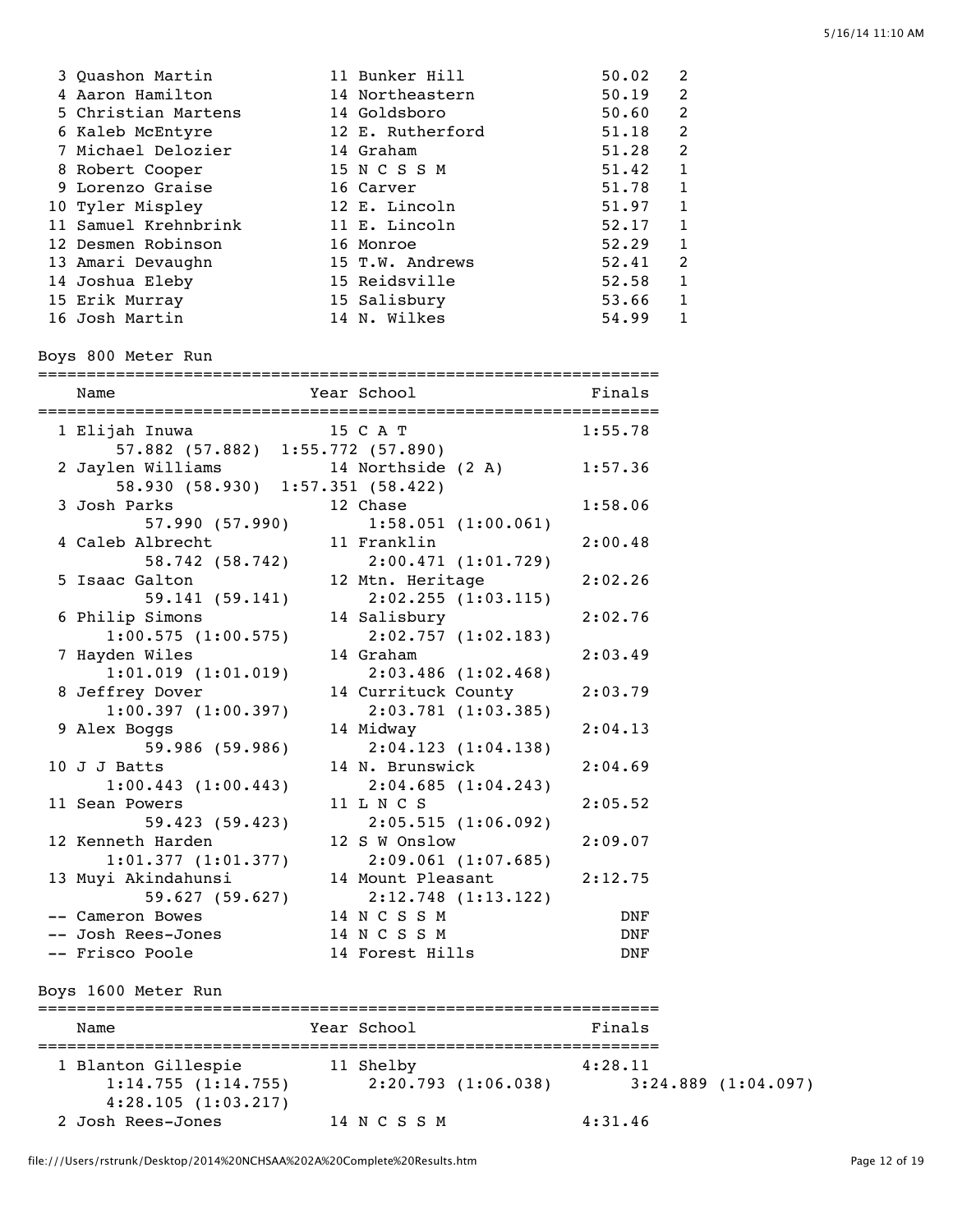4:31.456 (1:03.000) 4:34.303 (1:07.188) 4:37.565 (1:07.576) 4:38.474 (1:05.363) 4:41.645 (1:09.026) 4:44.696 (1:05.867) 4:46.911 (1:10.818) 4:48.100 (1:07.465) 4:50.191 (1:11.852) 4:52.725 (1:09.957) 4:53.621 (1:13.351)  $4:56.695(1:15.168)$ Boys 110 Meter Hurdles ========================================================================

 1:15.136 (1:15.136) 2:22.572 (1:07.437) 3:28.456 (1:05.884) 3 Corbin Boyles 11 Maiden 4:34.31 1:14.381 (1:14.381) 2:20.353 (1:05.972) 3:27.116 (1:06.763) 4 Frisco Poole 14 Forest Hills 4:37.57<br>1:14.652 (1:14.652) 2:21.654 (1:07.002) 3:2 1:14.652 (1:14.652) 2:21.654 (1:07.002) 3:29.990 (1:08.337) 5 Jeffrey Dover 14 Currituck County 4:38.48 1:13.152 (1:13.152) 2:22.230 (1:09.078) 3:33.111 (1:10.882) 6 Tomiwa Olufolabi 14 Carrboro 4:41.65<br>1:14.945 (1:14.945) 2:22.777 (1:07.833) 3:32.620 (1:09.843) 2:22.777 (1:07.833) 7 Shawn Marcie 12 Franklin 4:44.70 1:14.913 (1:14.913) 2:25.063 (1:10.150) 3:38.829 (1:13.767) 8 Steven Tulevech 15 N C S S M 4:46.92 1:15.578 (1:15.578) 2:25.871 (1:10.293) 3:36.093 (1:10.222) 9 Josh Weirich 17 C A T 4:48.10 1:15.989 (1:15.989) 2:28.359 (1:12.371) 3:40.635 (1:12.276) 10 Noah Graham 9 Brevard 4:50.20<br>1:15.259 (1:15.259) 2:25.598 (1:10.339) 4:50.20 1:15.259 (1:15.259) 2:25.598 (1:10.339) 3:38.339 (1:12.742) 11 Ethan Quinto 12 Croatan 4:52.73 1:16.010 (1:16.010) 2:28.005 (1:11.996) 3:42.769 (1:14.764) 12 Zach Foster 15 Dixon 15 + 4:53.63 1:15.655 (1:15.655) 2:26.687 (1:11.032) 3:40.271 (1:13.585) 13 Chatham Ellwanger 14 N C S S M 4:56.70 1:16.508 (1:16.508) 2:27.681 (1:11.173) 3:41.528 (1:13.848) -- Elijah Inuwa 15 C A T DNF -- Mason Zeagler 15 S. Lenoir DNF -- Daniel Alvarez 17 Surry Central DNF

- 
- 

8 Advance: Top 2 Each Heat plus Next 4 Best Times Meet Record: # 14.10 2008 John Bostick, North Rowan Name  $Year School$  Prelims Wind H $#$ ======================================================================== Preliminaries 1 Isaiah Moore 14 Hugh M. Cummings 14.57Q -2.2 2 2 Elliott Graves 16 Reidsville 14.960 -2.0 1 3 J'Len Wilson 11 Bunker Hill 15.07Q -2.0 1 4 Jaquez Taylor 14 Thomasville 15.39Q -2.2 2 5 Shareef Walker 15 N. Rowan 15.26q -2.0 1 6 Tanner Lumsden 14 Currituck County 15.69q -2.2 2 7 Stevie Green 14 Washington 15.83q -2.0 1 8 Quadtavious Lawrence 12 Bunker Hill 15.85q -2.0 1 9 Jacob Blevins 15 Ashe County 15.87 -2.2 2 10 Evin Bellamy 15 N. Brunswick 15.89 -2.2 2 11 Bryan Young 14 T.W. Andrews 15.91 -2.0 1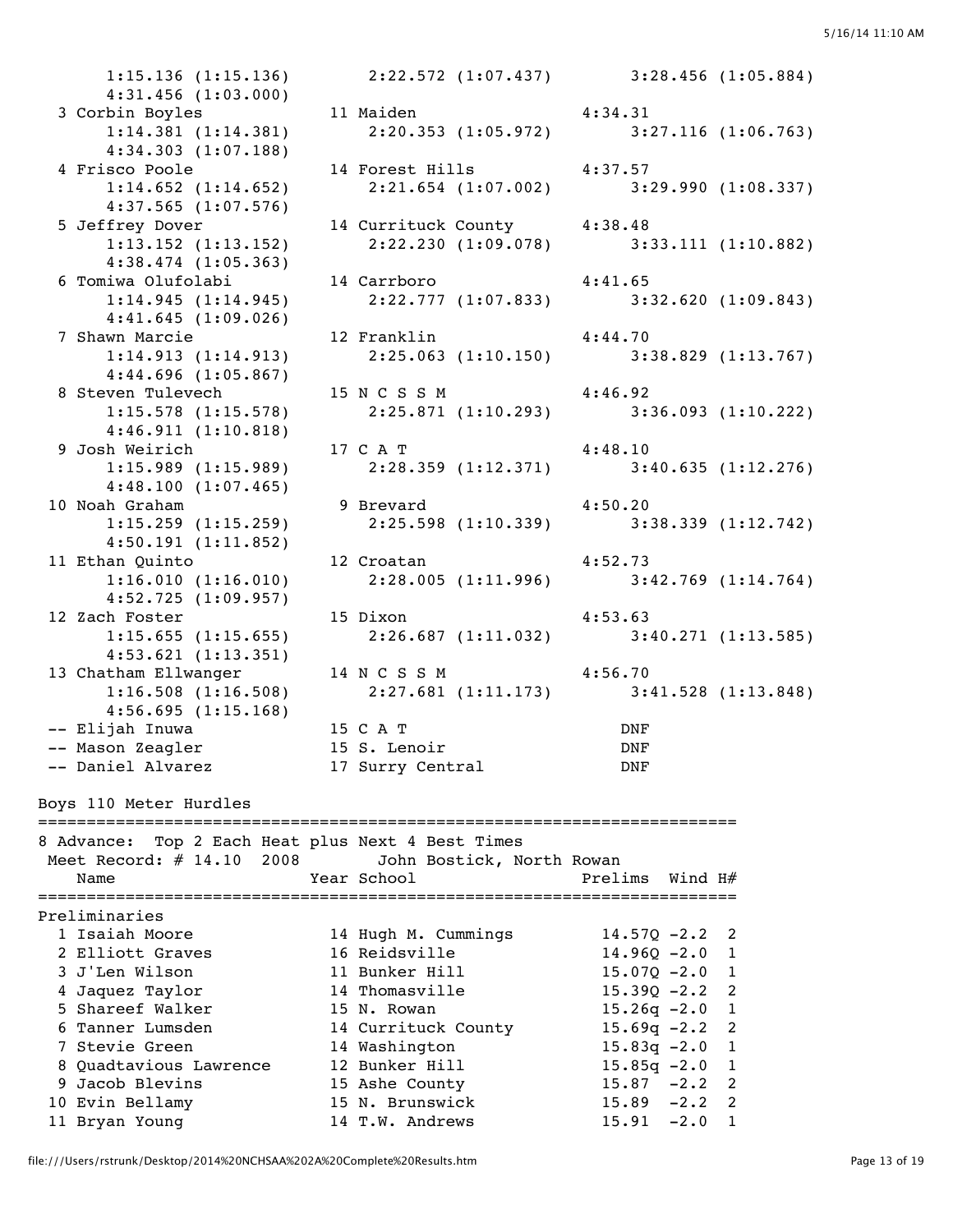| 12 Ralph Jolley    | 12 Shelby           | $15.98 - 2.0 1$ |  |
|--------------------|---------------------|-----------------|--|
| 13 Thomas Chandler | 14 Currituck County | $16.21 -2.2$ 2  |  |
| 14 Keelan Goodwin  | 16 S. Stokes        | $16.58 - 2.2$ 2 |  |
| 15 Jerrell Atwater | 16 Carrboro         | $21.35 -2.2$ 2  |  |

Boys 110 Meter Hurdles

=====================================================================

|        | Meet Record: $# 14.10 2008$<br>Name | John Bostick, North Rowan<br>Year School | Finals Wind   |        |
|--------|-------------------------------------|------------------------------------------|---------------|--------|
| Finals |                                     |                                          |               |        |
|        | 1 Isaiah Moore                      | 14 Hugh M. Cummings                      | $13.97# -1.1$ |        |
|        | 2 Elliott Graves                    | 16 Reidsville                            | $14.66 - 1.1$ |        |
|        | 3 J'Len Wilson                      | 11 Bunker Hill                           | $14.95 - 1.1$ |        |
|        | 4 Shareef Walker                    | 15 N. Rowan                              | $15.03 - 1.1$ |        |
|        | 5 Jaquez Taylor                     | 14 Thomasville                           | $15.16 - 1.1$ |        |
|        | 6 Tanner Lumsden                    | 14 Currituck County                      | 15.87         | $-1.1$ |
|        | 7 Quadtavious Lawrence              | 12 Bunker Hill                           | 16.19         | $-1.1$ |
|        | 8 Stevie Green                      | 14 Washington                            | 16.76         | $-1.1$ |

Boys 300 Meter Hurdles

===================================================================

| Meet Record: # 37.31 1995<br>Name |  | Robert Steele, North Rowan<br>Year School | Finals | H#             |
|-----------------------------------|--|-------------------------------------------|--------|----------------|
| 1 Isaiah Moore                    |  | 14 Hugh M. Cummings                       | 37.61  | 2              |
| 2 Dylan Andrade                   |  | 15 Forbush                                | 38.01  | $\mathcal{L}$  |
| 3 Tymond Freeman                  |  | 14 N. Brunswick                           | 39.42  | $\mathfrak{D}$ |
| 4 Elliott Graves                  |  | 16 Reidsville                             | 39.53  | 2              |
| 5 Trever Overton                  |  | 14 Northeastern                           | 40.03  | 2              |
| 6 Tanner Lumsden                  |  | 14 Currituck County                       | 40.42  | 2              |
| 7 Malik Tarbell                   |  | 15 Franklinton                            | 40.50  | 1              |
| 8 Rashied Mallette                |  | 12 Goldsboro                              | 40.56  | 2              |
| 9 J'Len Wilson                    |  | 11 Bunker Hill                            | 41.03  | 2              |
| 10 Brandon Massey                 |  | 15 Parkwood                               | 41.25  | 1              |
| 11 Ralph Jolley                   |  | 12 Shelby                                 | 41.56  | 1              |
| 12 Hunter Truesdale               |  | 12 Bunker Hill                            | 42.61  | 1              |
| 13 Malik Wiley                    |  | 12 W. Caldwell                            | 42.90  | 1              |
| 14 Abdel Mouliom                  |  | 15 Durham S of Arts                       | 42.91  |                |
| 15 Zach Outen                     |  | 15 Ashe County                            | 43.04  | 1              |
| 16 Joshua Brooker                 |  | 16 Mount Pleasant                         | 44.36  |                |

Boys 4x100 Meter Relay

| Meet Record: $\#$ 41.78 2011 | , Berry Academy                   |
|------------------------------|-----------------------------------|
| School                       | Finals<br><b>Н#</b>               |
| 1 Carver 'A'                 | $\overline{\phantom{a}}$<br>43.08 |
| 1) Brian Sessoms 15          | 2) Daryll Napper Jr. 14           |
| 3) Rodney Jones 14           | 4) Devon Pleasants                |
| 2 Forest Hills 'A'           | 43.12<br>$\overline{\phantom{a}}$ |
| 1) Floyd Louallen            | 2) Juwan Crowder 15               |
| 3) B J Ashecraft             | 4) Camry Barbour 14               |
| 3 North Brunswick 'A'        | 43.14<br>$\overline{\phantom{a}}$ |
| 1) Evin Bellamy 15           | 2) Shaquan Graham 17              |
| 3) Tymond Freeman 14         | 4) Brandon Addison                |
| 4 Washington<br>'A'          | 43.15                             |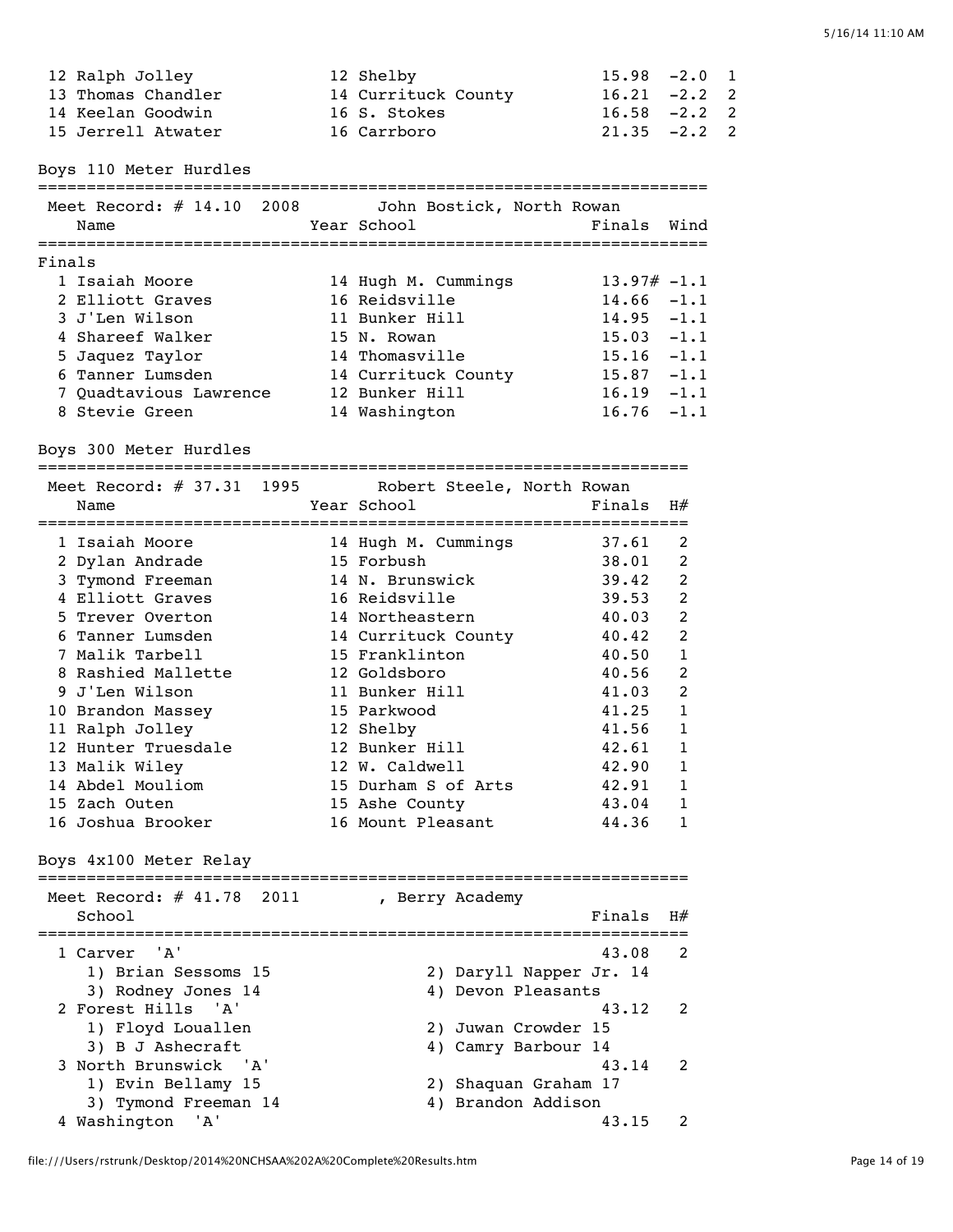1) Jarquez Keyes 16 2) Wantae Smallwood 1) Jarquez Keyes 16 (2) Wantae Smallwood<br>3) Karim Topping (4) Markel Spencer 15 5 T.W. Andrews 'A' 43.25 1 1) Jamil Nesbitt 2) Marquell Cartwright 3) Amari Devaughn 15 4) Ivan Milliken 6 Greene Central 'A' 43.43 2 1) Daryn Parker (2) Curtez Braswell<br>3) Brandon Belcher (2) 4) Kurtis Braswell 3) Brandon Belcher 7 Lexington 'A' 43.58 1 1) Ricky Holmes 2) Desmond Crosby 3) Sakeem McIntosh 4) Ramone Anglin 14 8 St. Pauls 'A' 43.88 2<br>1) Demetric Lane 14 2) Davon Smith 1) Demetric Lane 14 2) Davon Smith 3) John Johnson 4) Chuck Walters 14 9 John A. Holmes 'A' 43.92 2 1) Harvey Parker 14 2) Cordareous Pierce 3) Xavionne Long 14 4) Trey'l Beasley 15 10 Southern Vance 'A' 43.96 1 1) Shawn Henderson 14 2) Jeremiah Williams 3) Tytraveon Roberts 4) Qualik Shearin 11 Bunn 'A' 44.17 1 1) Bruce Adams 16 2) Cordarius Bumpers 3) Tyree Person and the set of the 4) Ashton Avery 15 12 Franklin 'A' 44.98 1 1) Emanuel Williams 12 2) Josh Martin 11 3) Kelton Lowry 10 4) Nicholia Lamb 9 -- Monroe 'A' FS 1 1) Braxton Knotts 15 2) Tyler Casey 3) Richard Blakeney 4) Brandon Roddy 14 -- Maiden 'A' DQ 2 unsportsman-trwbaton 1) Tristan Yates 12 2) Alex White 12  $\begin{array}{c} 1) \text{ } 11.15 \text{ cm} \text{ } 11.16 \text{ cm} \end{array}$ <br>3) Zay Huff 9  $\begin{array}{c} 4) \text{ } \text{T} \text{ } \text{J} \text{ } \text{Vick} \text{ } 12 \end{array}$  -- Lincolnton 'A' DQ 1 1ex before the zone 1) Quinlyn Harris 11 2) Tyshawn Smith 10 3) Tyshique Prescod 10 4) Zoauntarrious Brunt 12 Boys 4x200 Meter Relay =================================================================== Meet Record: # 1:26.14 2011 , Berry Academy School  $F$ inals  $H$ # ===================================================================  $1:27.79$  2 1) Brian Sessoms 15 2) Lorenzo Graise 16 3) Rodney Jones 14 (4) Devon Pleasants 2 Greene Central 'A' 1:28.80 2 1) Kurtis Braswell 2) Michael Mitchell 3) Brandon Belcher (4) Curtez Braswell 3 Northeastern 'A' 1:29.26 2 1) Cedric Shannon 16 2) DeQuan Spencer 3) Trever Overton 14 4) Aaron Hamilton 14 4 Forest Hills 'A' 1:29.33 2 1) Floyd Louallen 2) Camry Barbour 14

1) Quashon Martin 11 2) A J Hines

3) B J Ashecraft 4) Juwan Crowder 15

3) Hunter Truesdale 12 4) J'Len Wilson 11

5 Bunker Hill 'A' 1:30.18 2

6 T.W. Andrews 'A' 1:30.27 2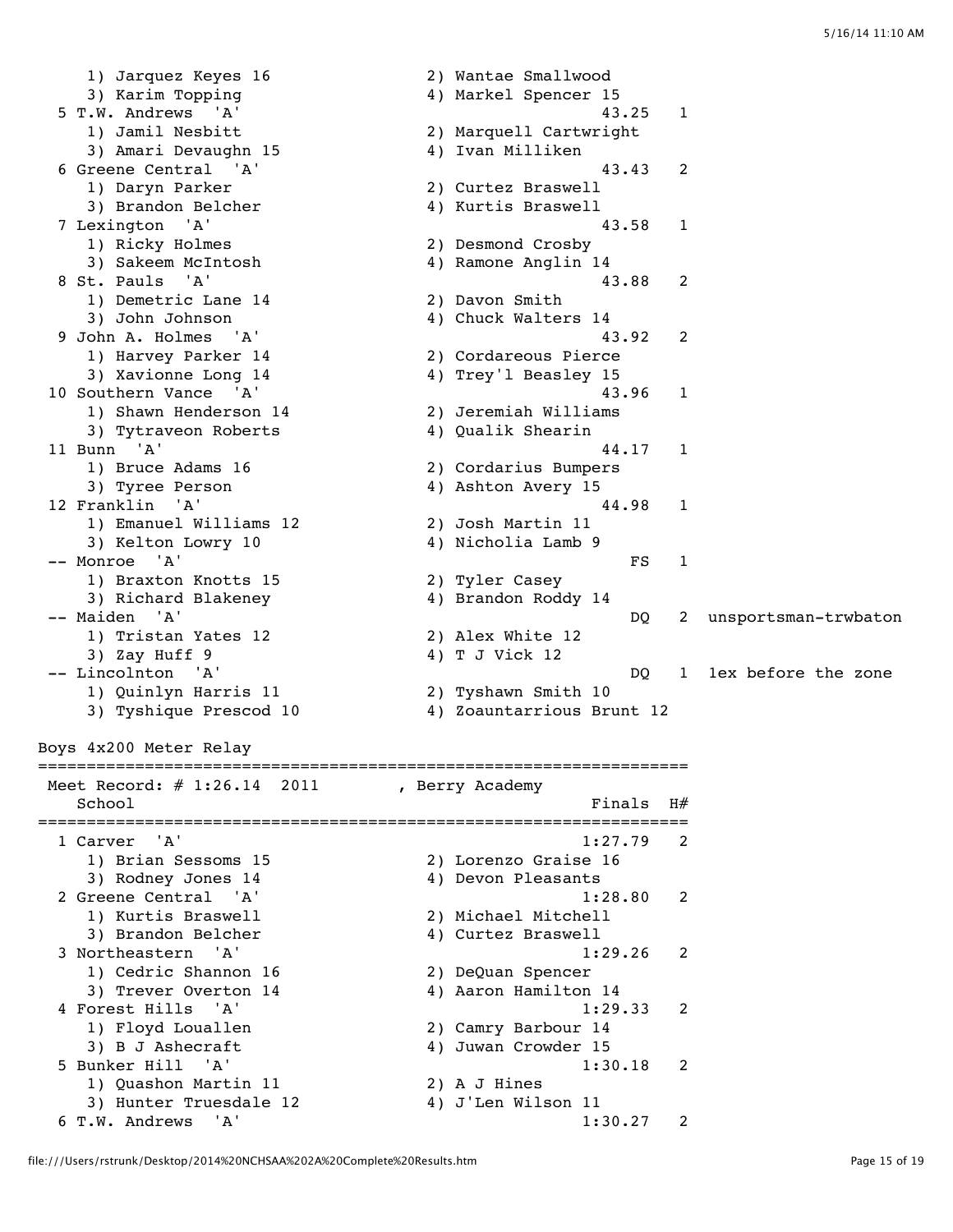1) Jamil Nesbitt 2) Williams Nunez 14 3) Marquell Cartwright 4) Lamar Raynard 14 7 Monroe 'A' 1:30.56 1 1) Braxton Knotts 15 2) Brandon Roddy 14 3) Jaqavis Allen 4) Richard Blakeney 8 Kinston 'A' 1:31.89 1 1) Tevon Herns 2) Jamal Burns 3) Marquan Harris 4) Bonaventure Ogbaugo 9 Thomasville 'A' 1:32.16 1 1) Chantez Whitaker 15 2) Djimon Spann 3) Jaquez Taylor 14 (4) Marvin Johnson 10 Maiden 'A' 1:32.18 1<br>
1) Tristan Yates 12 2) Zay Huff 9<br>
2) 20 Maiden Vates 12 4) T J Vick 12 1) Tristan Yates 12 2) Zay Huff 9 3) Alex White 12 4) T J Vick 12 11 Chase 'A' 1:34.33 1 1) Bruce Squires 9 2) Lassana Fofana 10 3) Tyger McSwain 10 4) Bryston Hill 12 12 Graham 'A' 1:34.70 1<br>
1) Malik Springfield 2) Abraham Reyes 1) Malik Springfield 2) Abraham Reyes 3) Daniel Graves (4) Khalil Poole -- Newton-Conover 'A' DNF 1 1) Anthony Clontz 11 2) Nick Baker 12 3) Tyrell Flemming 11 4) Sayvion Proctor 10 -- Bunn 'A' DNF 2 1) Tyree Person 2) Cordarius Bumpers 3) David McPhail 4) Ashton Avery 15 -- Clinton 'A' DNF 1 1) Albert Deaver 16 2) Raheem Skinner 3) Seth Harrington 4) Josh Armwood -- Washington 'A' DNF 2 1) Jarquez Keyes 16 2) Myron Brooks 3) Stepfon Rodman 15 4) Markel Spencer 15 Boys 4x800 Meter Relay ================================================================ Meet Record: # 8:02.09 2006 , Reidsville School Finals ================================================================ 1 NC School of Science & Math 'A' 8:07.15 1) Chatham Ellwanger 14 2) Nicholas Walker 15 3) Josh Rees-Jones 14  $\hskip1cm \hskip1cm 4$ ) Cameron Bowes 14 2 North Brunswick 'A' 8:12.51 1) Bashir Roland 14 2) J J Batts 14 3) Lattrell Hill 4) Luke Cason 3 Mount Pleasant 'A' 8:13.13 1) Muyi Akindahunsi 14 2) Lawson Honeycutt 3) Josh Lambert 4) Brett Holland 4 Polk County 'A' 8:14.49 1) Sean Doyle 10 2) Eli Hall 11 3) Jacob Wolfe 10 4) Caleb Brown 11 5 Carrboro 'A' 8:17.38 1) James Jushchuk 14 2) Alican Arcasoy 14 3) Nico Krachenfels 4) Tomiwa Olufolabi 14 6 Franklin 'A' 8:22.07 1) Emanuel Williams 12 2) Shawn Marcie 12 3) Harrison Conner 11 4) Caleb Albrecht 11 7 Currituck County 'A' 8:29.79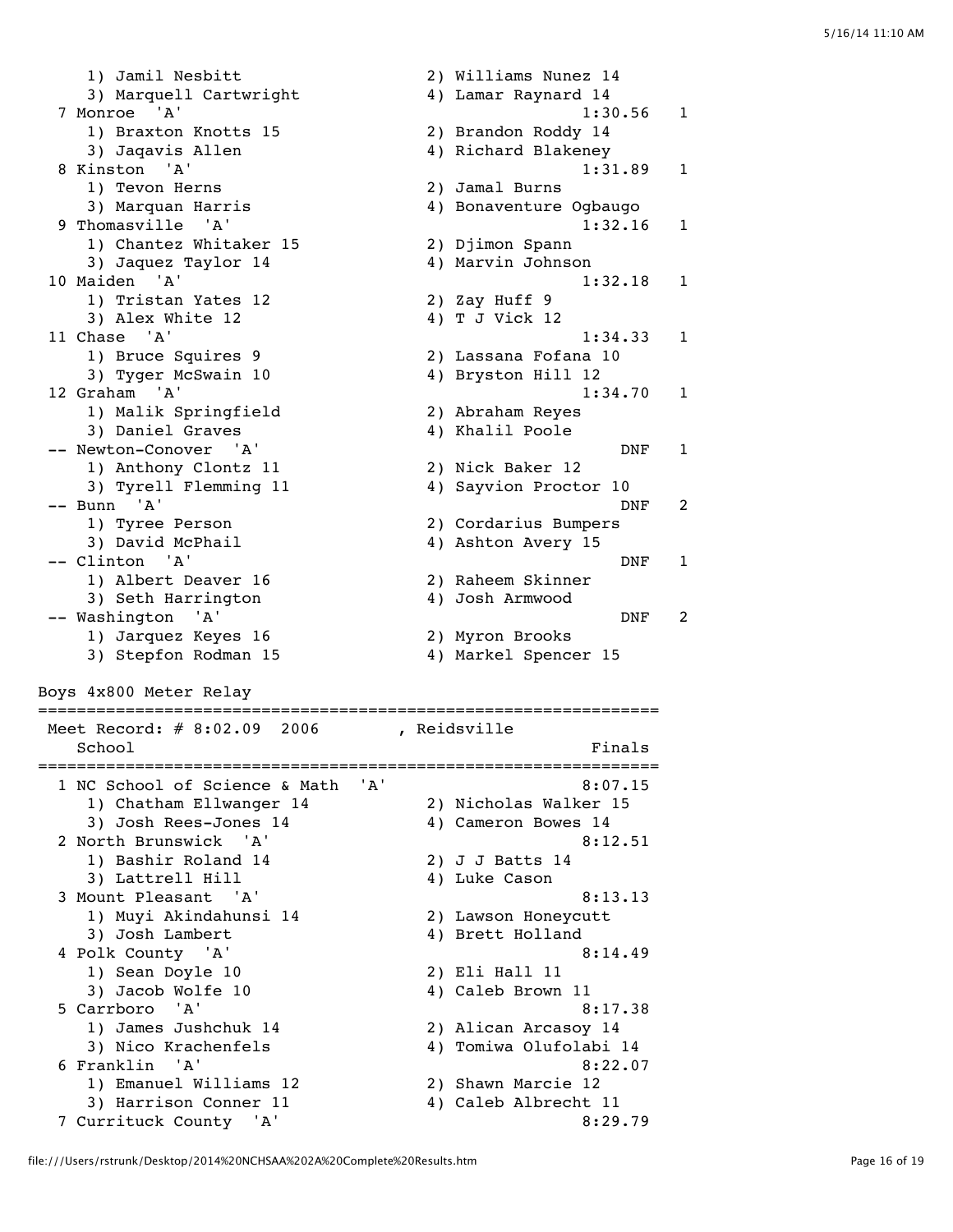1) Stevie Andros 2) Josh Fulford 3) Michael Stumm 16 4) Jeffrey Dover 14 8 West Wilkes 'A' 8:31.28<br>1) Joshua Englebert 15 2) Josh Hall 1) Joshua Englebert 15 2) Josh Hall 3) Daniel Angarita 4) Eric Deleon 9 Graham 'A' 8:32.68 1) Steven Burnette 2) Daniel Estrada 3) Michael Delozier 14 4) Hayden Wiles 14 10 Hendersonville 'A' 8:33.72 1) Alex Yarborough 12 2) Jackson Morgan 12 3) Fletcher Talley 10 4) Drew Schweikert 12 11 Midway 'A' 8:35.38 1) James Lockamy 2) Alex Bradley 3) Ritchel Cousar (4) Alex Boggs 14 12 Croatan 'A' 8:35.65 1) Jonathan Lang 2) Jacob Morton 3) Xavier Rivera (4) Nate Thompson 13 Northside (2a) 'A' 8:36.12 1) Jon Hannah 2) Zackari Mattocks 3) Brandon Brown 15 4) Jaylen Williams 14 14 Ashe County 'A' 8:36.96 1) Andrew Tedder 16 2) R J Burke 3) Evan Owen 1988 (2008) 2012 (2018) 4 Gareth Berry 16 15 Forbush 'A' 8:42.66 1) Will Kilby 2) Noah Sisk 3) Alec Faircloth 14 (2) Noon 515K Boys High Jump ================================================================ Meet Record: # 7-02.50 2010 Tanner Anderson, East Burke Name Year School Finals ================================================================ 1 Terrance Brown 14 N. Brunswick 6-07.00 2 Isaiah Moore 14 Hugh M. Cummings 6-05.00 3 Desmond Lindsey 16 Forest Hills 6-03.00 4 Stevie Green 14 Washington J6-03.00 5 Kenon Tatum 14 N. Rowan J6-03.00 6 Joe Templeton 12 Franklin J6-03.00 7 Jaiquan Corbett 14 Bartlett Yancey 6-01.00 7 Charlie Williams 14 Warren County 6-01.00 9 Quinlyn Harris 11 Lincolnton J6-01.00 10 Michael Streater 16 N. Rowan J6-01.00 11 Josh Martin 14 N. Wilkes 5-11.00 11 Casey King **12 Bunker Hill** 5-11.00 13 Dakota Young 12 Draughn J5-11.00 14 Noah Lambert 15 Carrboro 5-09.00 14 Rayshawn Beamon 17 Hertford County 5-09.00 15 Zach Bridgeman 11 Washington J5-09.00 Boys Pole Vault ================================================================ Meet Record: # 15-03 2012 Ethan Smith, Cedar Ridge Name **Name** Year School **Finals** ================================================================ 1 Nathan Flowers 12 Bandys 13-00.00 2 Johnathan Shingleton 15 N. Pitt 12-06.00 3 Tyler Fitzgerald 17 Surry Central 12-00.00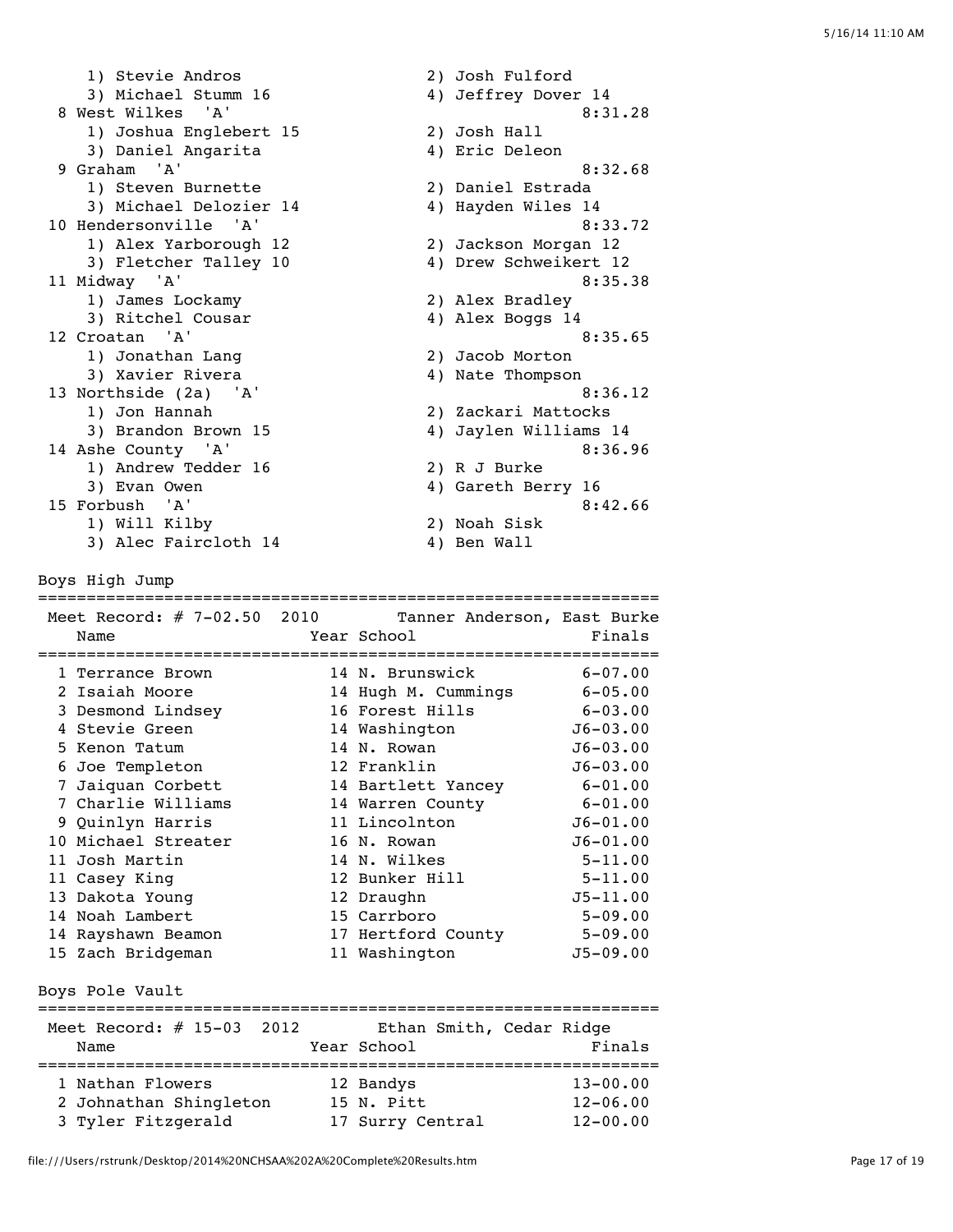| 3 Cody Mcbride     | 15 W. Stokes      | $12 - 00.00$  |
|--------------------|-------------------|---------------|
| 3 BoDee Hancock    | 14 N. Brunswick   | $12 - 00.00$  |
| 6 Brady Johnson    | 15 Surry Central  | $J12 - 00.00$ |
| 6 Brian Wormuth    | 14 N. Brunswick   | $J12 - 00.00$ |
| 8 Cody Farrant     | 12 Bunker Hill    | $11 - 06.00$  |
| 9 Anthony Walker   | 11 N. Brunswick   | $10 - 06.00$  |
| 10 Jesse Tysinger  | 15 Carrboro       | $J10 - 06.00$ |
| 11 Austin Setzer   | 12 Bunker Hill    | $10 - 00.00$  |
| 12 Dalton Goforth  | 15 W. Wilkes      | $J10 - 00.00$ |
| 13 Daniel Harkins  | 12 Newton-Conover | $9 - 06.00$   |
| 14 Will Dozier     | 14 Carrboro       | $J9 - 06.00$  |
| 15 Kevin Parham    | 14 N C S S M      | $9 - 00.00$   |
| -- Christian Earls | 15 T.W. Andrews   | NH            |

#### Boys Long Jump

=====================================================================

|   | Meet Record: $\#$ 24-04 2003<br>Name | Robert Tillman, South Robeson<br>Year School | Finals       | Wind        |
|---|--------------------------------------|----------------------------------------------|--------------|-------------|
|   | 1 Isaiah Moore                       | 14 Hugh M. Cummings                          | $23 - 11.50$ | 1.3         |
|   | 2 Daryll Napper Jr.                  | 14 Carver                                    | $22 - 10.50$ | 1.9         |
|   | 3 Jager Gardner                      | 11 Charles D. Owen                           | $22 - 04.00$ | 1.8         |
| 4 | Sam Mobley                           | 14 Parkwood                                  | $21 - 06.50$ | 1.7         |
|   | 5 Casey King                         | 12 Bunker Hill                               | $21 - 05.00$ | 1.6         |
|   | 6 Aurelio Ottey                      | S W Onslow                                   | $21 - 03.50$ | 1.0         |
|   | 7 Javon Whitney                      | 15 Washington                                | $21 - 01.50$ | 1.4         |
|   | 8 Bryson Bittle                      | 14 Jordan-Matthews                           | $20 - 11.50$ | 0.8         |
|   | 9 Desmond Lindsey                    | 16 Forest Hills                              | $20 - 09.50$ | 2.3         |
|   | 10 Keelan Goodwin                    | 16 S. Stokes                                 | $20 - 05.00$ | 1.9         |
|   | 11 Joe Templeton                     | 12 Franklin                                  | $20 - 03.00$ | $2 \cdot 0$ |
|   | 12 Malik Tarbell                     | 15 Franklinton                               | $20 - 02.50$ | 1.0         |
|   | 13 Thomas Chandler                   | 14 Currituck County                          | $20 - 02.00$ | 0.9         |
|   | 14 Chris Eatmon                      | 14 T.W. Andrews                              | $19 - 09.50$ | $2 \cdot 0$ |
|   | 15 Terrance Brown                    | 14 N. Brunswick                              | $19 - 00.00$ | 1.8         |

Boys Triple Jump

=====================================================================

| Meet Record: # 50-09.25 1989 | Robert Cunningham, Whiteville |              |             |
|------------------------------|-------------------------------|--------------|-------------|
| Name                         | Year School                   | Finals       | Wind        |
|                              |                               |              |             |
| 1 Chris Eatmon               | 14 T.W. Andrews               | $45 - 00.50$ | 5.3         |
| 2 Anthony Chapman            | 10 F'Ville Central            | $44 - 09.50$ | $3 \cdot 0$ |
| 3 Bryson Bittle              | 14 Jordan-Matthews            | $44 - 06.00$ | 3.5         |
| 4 Raquan Neal                | 14 Monroe                     | $44 - 00.00$ | 4.5         |
| 5 Quadtavious Lawrence       | 12 Bunker Hill                | $43 - 06.00$ | 3.2         |
| 6 Desmond Lindsey            | 16 Forest Hills               | $43 - 01.00$ | 2.0         |
| 7 Christopher Jordan         | 14 Hertford County            | $43 - 00.00$ | 1.2         |
| 8 Desmen Robinson            | 16 Monroe                     | $42 - 08.50$ | 3.2         |
| 9 Keelan Goodwin             | 16 S. Stokes                  | $42 - 07.50$ | 2.8         |
| 10 Bryan Young               | 14 T.W. Andrews               | $42 - 03.00$ | 2.1         |
| 11 Joe Templeton             | 12 Franklin                   | $41 - 07.00$ | 0.9         |
| 12 Di'Joun Huitt             | 10 Bunker Hill                | $40 - 10.00$ | 1.7         |
| 13 Kavajae Ellis             | 15 Beddingfield               | $40 - 09.00$ | 0.5         |
| 14 K J Moss                  | 12 Bunker Hill                | $39 - 11.00$ | 3.6         |

Boys Shot Put (12 pound)

================================================================